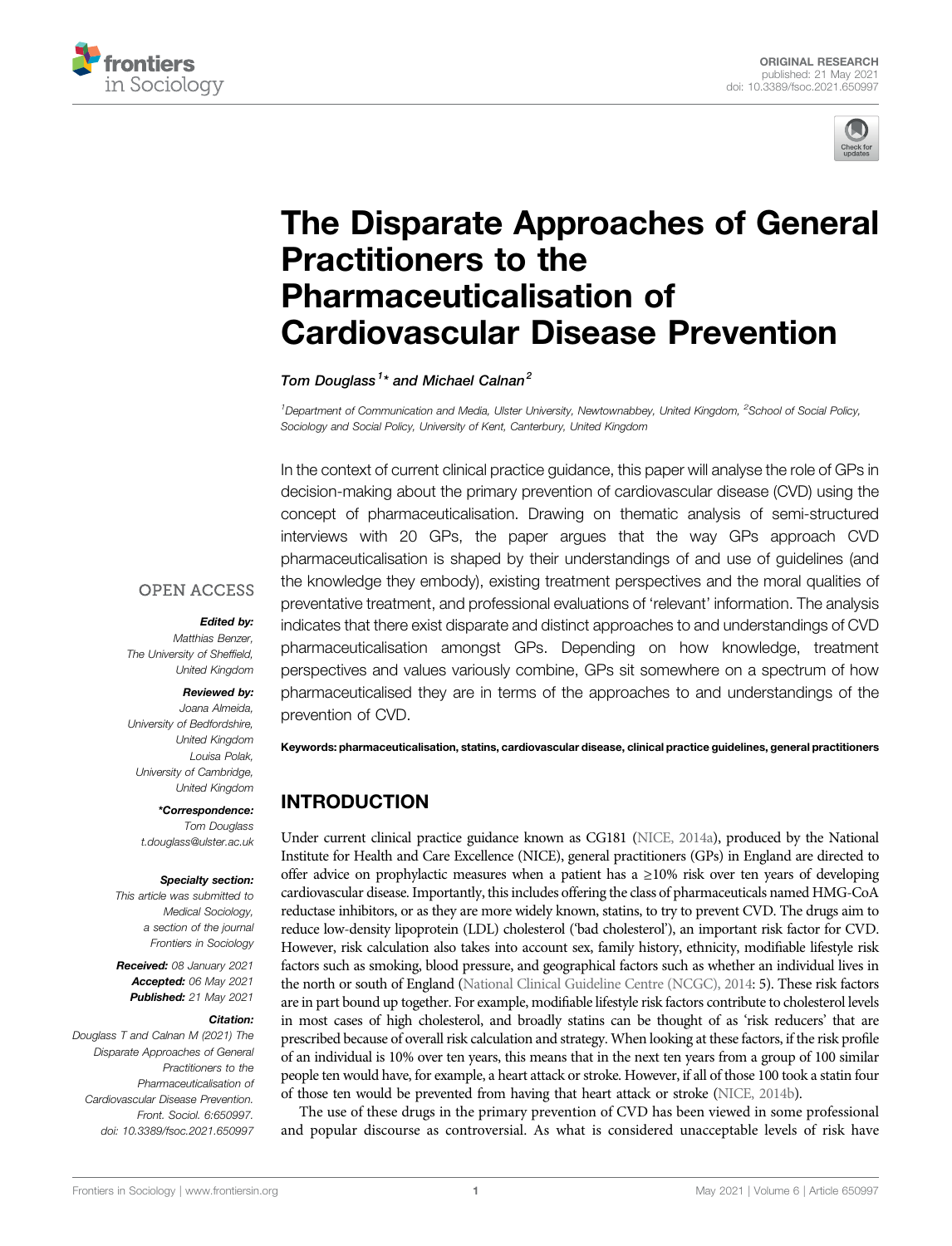expanded, there has been debate about benefit and safety in medical circles. Indeed, there was a high-profile medical dispute, covered widely by national British newspapers in 2014, when the most recent NICE clinical practice guidance (CG181) was published. This latest guidance halved the risk threshold from ≥20 to ≥10% risk over ten years, making millions more people eligible for statins. This guidance ran contrary to the fact that some other analysis suggests that the safety and efficacy of statins may be questionable at lower levels of risk (see [Abramson et al.,](#page-12-2) [2013](#page-12-2)). Indeed, there have been concerns about pharmaceutical industry funding of research forming the evidence base and hidden trial data [\(Godlee, 2016](#page-12-3))—which are well-established criticisms of the industry generally [\(Lexchin et al., 2003\)](#page-12-4). Additionally, there were concerns that those on NICE's purportedly independent Guideline Development Group (GDG) might have links to the pharmaceutical industry [\(Wise,](#page-13-1) [2014](#page-13-1)). Concerns surrounding promoting healthy lifestyles, or what might be termed lifestylism [\(Hansen and Easthope, 2007\)](#page-12-5), which refers to the emphasis on the individual responsibility for ensuring health through the adoption of 'healthy' lifestyle practices (e.g., diet, exercise, smoking cessation), also encircled the guideline's publication—notions which exist uneasily alongside widening deployment of statins to lower thresholds of risk [\(Polak, 2017\)](#page-13-2). Though lifestyle recommendations were also made in CG181, with NICE suggesting that lifestyle risk factors should be modified alongside and/or prior to the initiation of a statin, the centrality of statins to NICE's recommendation was problematised in both professional circles and in the mass media on the grounds that it did not do enough to challenge unhealthy lifestyle practices. The controversy was so significant that NICE were forced to abandon attempts to include patients with a calculated risk within the new primary prevention risk threshold in the Quality and Outcomes Framework (QOF). This meant that GPs (at the time of the data collection for this research) were not monitored or incentivised to prescribe statins to these new patients in the same way as patients with higher levels of risk.

It is worth noting that this case exists in a broader context of debate and controversy about evidence based medicine (EBM). The EBM movement emerged in earnest in the 1990s, attempting to make medical practice more scientific (and cost-effective) by grounding it in randomised controlled trial (RCT) evidence rather than more idiosyncratic experience or tradition. This approach assumes that valid evidence is obtained from expertly produced and accumulated research rooted in a hierarchy of evidence (with RCTs the gold standard). The model tends to view GPs as too busy to access and/or insufficiently skilled to interpret and use this best available evidence in their practice. As such, this knowledge is disseminated to them through guidelines, with professional practice expected to be subsequently shaped/modified in line with the guidance ([Harrison et al., 2002:](#page-12-6) 4–6). Though EBM is now dominant, there are general concerns, argue [Greenhalgh](#page-12-7) [et al. \(2014\),](#page-12-7) that vested interests distort evidence, that the amount of evidence (particularly in the form of clinical practice guidelines) is now intractable, that increasing focus on statistical significance and risk of disease can mean that gains are

marginal, and that guidelines do not always map well onto the individual clinical consultation and crowd out clinical expertise to the detriment of shared decision-making and patient care. 'Real' EBM, argue these authors, actually involves individualising evidence for the patient, is based on judgement rather than strict adherence to guidelines, is rooted in strong interpersonal relationships between patients and clinicians, and across these aspects, centres on ethical judgements and shared decisionmaking. There are clear tensions then, between the RCT model of EBM, which NICE guidelines embody, and other approaches which valorise holistic and individualised medical care.

In the context of the latest clinical practice guidance produced by NICE, this paper analyses the perspectives and understandings of GPs about the prophylactic treatment of CVD. It focuses particularly on the approaches of GPs to preventative treatment in the newer category of risk when a patient is established to have between 10 and 19% risk over ten years of developing CVD. It draws on the conceptual and empirical dimensions of pharmaceuticalisation to evaluate the extent to which GPs display a pharmaceuticalised approach. The paper overall finds a stark disparateness between GPs in understandings of and approaches to CVD prevention. Before presenting the analysis of the data, the paper sets out the conceptual approach and reviews the empirical literature on and relevant to CVD pharmaceuticalisation in the next two subsections.

#### Pharmaceuticalisation

How can the prescribing practices of GPs in the above context be analysed sociologically? In this section, the paper sets out the conceptual and analytical framework the paper draws on. Pharmaceuticalisation is a sociological process that is defined by [Williams et al. \(2011](#page-13-3): 711) as the "transformation of human conditions, capacities or capabilities into opportunities for pharmaceutical intervention". Pharmaceuticalisation relates to and builds on the older concept of medicalisation—which is a broader process whereby social problems come to be defined and treated as medical conditions ([Conrad, 2007](#page-12-8)). It is possible for pharmaceuticalisation to occur with or without medicalisation. Unmedicalised forms of pharmaceuticalisation occur largely outside of traditional medical spheres and/or without any change in or application of a new diagnostic category. Drugs, such as Adderall for example, have been shown to be used beyond their intended medical usage (to treat Attention Deficit Hyperactivity Disorder) and outside of prescription for the purposes of cognitive enhancement and stimulation ([Vrecko,](#page-13-4) [2015](#page-13-4); see also; [Coveney et al., 2011](#page-12-9)). Medical professionals, medical settings and diagnosis are excluded from unmedicalised forms of pharmaceuticalisation. This appears to be of greater interest to [Williams et al. \(2011\)](#page-13-3), reflecting the broader distinction between pharmaceuticalisation of this type and the concept of medicalisation (and thus the uniqueness of pharmaceuticalisation) ([Williams et al., 2017](#page-13-5)).

However, it is important to be clear that these authors do not only limit their conceptualisation of pharmaceuticalisation to this focus. They discuss how pharmaceuticalisation can occur beyond traditional medical spheres, but also within. The focus on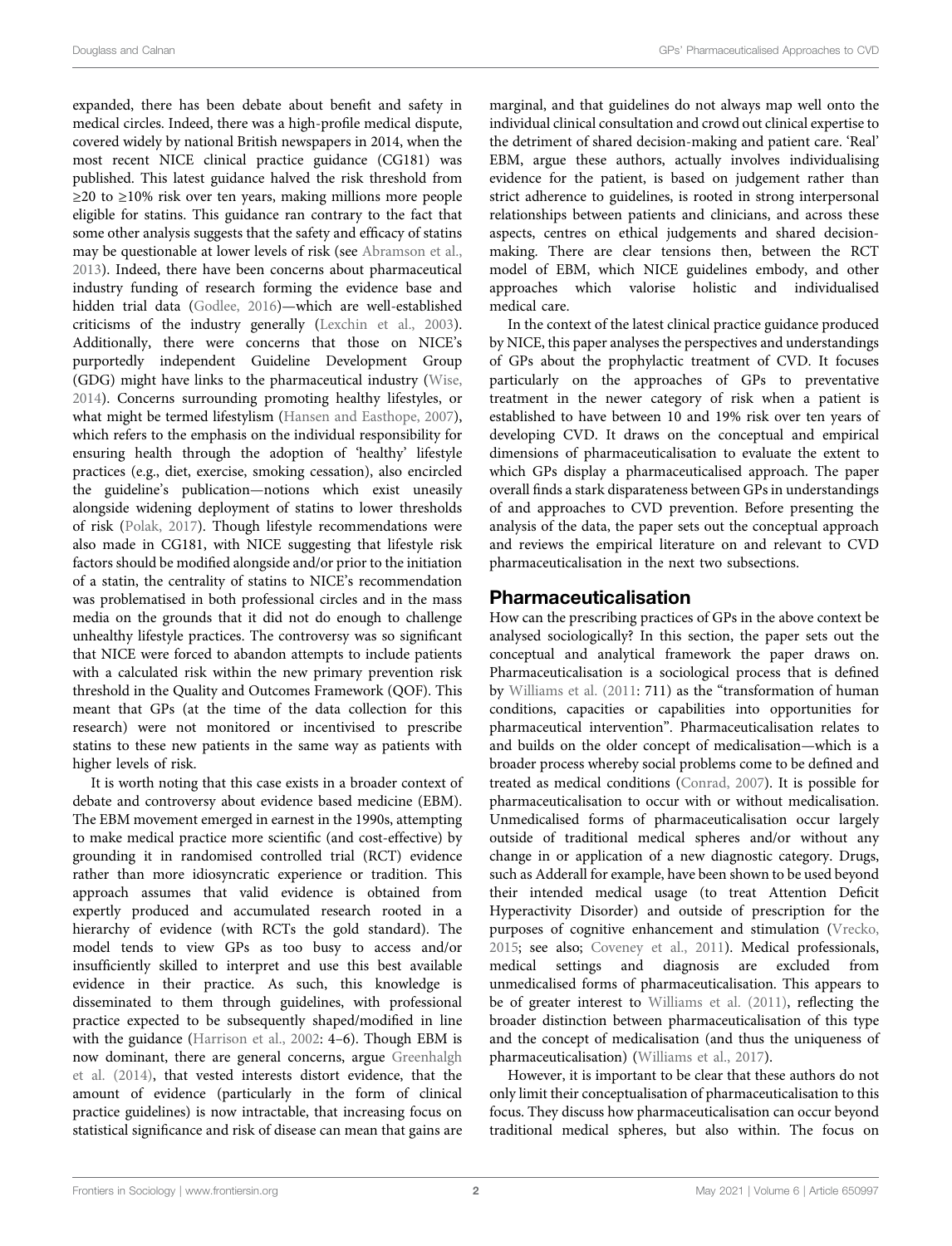pharmaceuticals in and of themselves as analytic entities is a significant contribution of pharmaceuticalisation across both medicalised and unmedicalised forms ([Coveney et al., 2011](#page-12-9): 387; [Williams et al., 2017\)](#page-13-5). In this regard, these same authors have more recently argued that the "value of pharmaceuticalisation... is not solely to do with those instances which extent beyond medicalisation but also those occurring within medicalisation" [\(Coveney et al., 2019:](#page-12-10) 269). Considering the scale of the use of pharmaceuticals prescribed by medical professionals, which in England includes 48% of the population taking at least one prescribed medicine in the last week ([Moody and Mindell, 2017\)](#page-12-11), the utility of the concept of pharmaceuticalisation is clearly far greater if it can incorporate pharmaceuticalisation within as well as beyond traditional medical spheres.

Where medicalisation and pharmaceuticalisation occur together, pharmaceuticalisation is occurring within traditional medical spheres and/or where new or widening diagnostic categories are interlinked with widening pharmaceutical deployment. However, where a more medicalised form of pharmaceuticalisation appears to be occurring, utilising the conceptual dynamics of pharmaceuticalisation to analyse the case rather than medicalisation will reflect the primacy of pharmaceuticals within diagnostic transitions, decision-making or even where developments surrounding pharmaceuticals can be shown potentially to drive medicalisation (e.g., through industry attempts to 'sell sickness' and create conditions that can be treated using pharmaceuticals). When drugs are central analytic entities, even where medicalisation is also occurring, the greater intensity and specificity of focus of pharmaceuticalisation on pharmaceuticals themselves and the actors which shape their availability, deployment or consumption means that pharmaceuticalisation is the stronger framework ([Coveney](#page-12-9) [et al., 2011](#page-12-9): 387; [Williams et al., 2017](#page-13-5)).

This discussion should show the reader how pharmaceuticalisation can occur in or outside of the clinical encounter, alongside or beyond medicalisation. In contrast to instances of pharmaceuticalisation occurring without medicalisation, the expansion of pharmaceuticalisation in the primary prevention of CVD is defined in terms of and facilitated/ necessitated by biomedical risk testing. Medical professionals are also the gatekeeper to accessing the treatment. This necessarily means that any subsequent drug treatment occurs in and from medical settings and interactions. Alongside the potential for the deployment of statins, CVD prevention also includes advice about lifestyle change, such as advice on exercise, diet, smoking, potentially in the place of a statin. However, this paper uses the conceptual and empirical dimensions of pharmaceuticalisation because, in the prevention of CVD, once a patient's level of risk has been established, the central and most salient decision to be made is about whether to initiate statins—or, in other words, whether the patient is to become pharmaceuticalised or not and how this occurs. As will be explored more in the next section, this paper examines how the composition of different knowledge, treatment perspectives, and values possessed by GPs shapes the extent to which they have a pharmaceuticalised approach to CVD prevention that they then bring to consultations with patients.

#### Reviewing the Literature

This subsection now turns to review the empirical research conducted on pharmaceuticalisation, with a specific focus on CVD pharmaceuticalisation. There is a vast body of empirical research exploring the six potential empirical dimensions of pharmaceuticalisation set out by [Williams et al. \(2011\).](#page-13-3) These are the redefinition and construction of health problems as a having a pharmaceutical solution; pharmaceutical regulation; the role of media; patients, consumers, and identities; the use of drugs for non-medical and enhancement purposes; and pharmaceutical futures (see [Gabe et al., 2015\)](#page-12-12). These six dimensions can be viewed as delineating a variety of actors and subprocesses that operate as part of a broader network known as the 'pharmaceutical regime' and as providing criteria upon which to judge which actors are driving (or indeed preventing/constraining/provoking resistance to) pharmaceuticalisation and its extent.

The empirical interests of this paper relate particularly to the fourth dimension of pharmaceuticalisation pertaining to patients, consumers, identities, and the micro-level deployment and use of pharmaceuticals. This dimension draws on the long history within medical sociology concerned with providing voice to lay understandings and experiences [\(Britten, 1996;](#page-12-13) [Calnan,](#page-12-14) [1987](#page-12-14)). It encourages analysis of patient and particularly consumer identities, understandings and use of pharmaceuticals ([Dew et al., 2015\)](#page-12-15). Both in (but also beyond) the study of pharmaceuticalisation, there is a large body of research on the understandings of and decision-making by patients specifically about statins (and subsequent treatment pathways) and associated understandings of cholesterol and risk assessment ([Culpit et al., 2020](#page-12-16); [Farrimond et al., 2010;](#page-12-17) [Gale et al., 2011](#page-12-18); [Jovanovic, 2014;](#page-12-19) [Polak, 2016](#page-13-6); [Saukko et al.,](#page-13-7) [2012](#page-13-7)). [Polak \(2017\),](#page-13-2) for example, notes the complex web of norms and morals that individuals balance in deciding whether to become pharmaceuticalised through analysing identity construction and the morality of taking statins.

However, as a prescribed medicine doctors have long been important in decision-making about statins<sup>1</sup>. They are, in other words, necessarily an important part in whether a patient becomes pharmaceuticalised. However, research concerned pharmaceuticalisation has yet failed to analyse the different ways that professionals might understand or approach discussions with patients about statins and the potential impacts of this on pharmaceuticalisation. Consumerist behaviour amongst patients seems particularly limited in the context of preventative medicine (where a patient is 'at risk' rather than presently unwell) ([Will and](#page-13-8) [Weiner, 2015](#page-13-8)). Broader work also suggests continuing trust, albeit conditional in nature, by patients in professionals ([Calnan and Rowe,](#page-12-20) [2008](#page-12-20)). In these respects, it is necessary to attend to professional approaches to and understandings of pharmaceuticalisation and how they interact with patients and subsequently shape pharmaceuticalisation. Whilst [Williams et al. \(2011\)](#page-13-3) do acknowledge that professional expertise retains a certain level of importance in the decision-making of patients, this dimension,

<sup>&</sup>lt;sup>1</sup>However, see [Will and Weiner \(2015\)](#page-13-8) for discussion of a failed attempt to make the drugs available over-the-counter.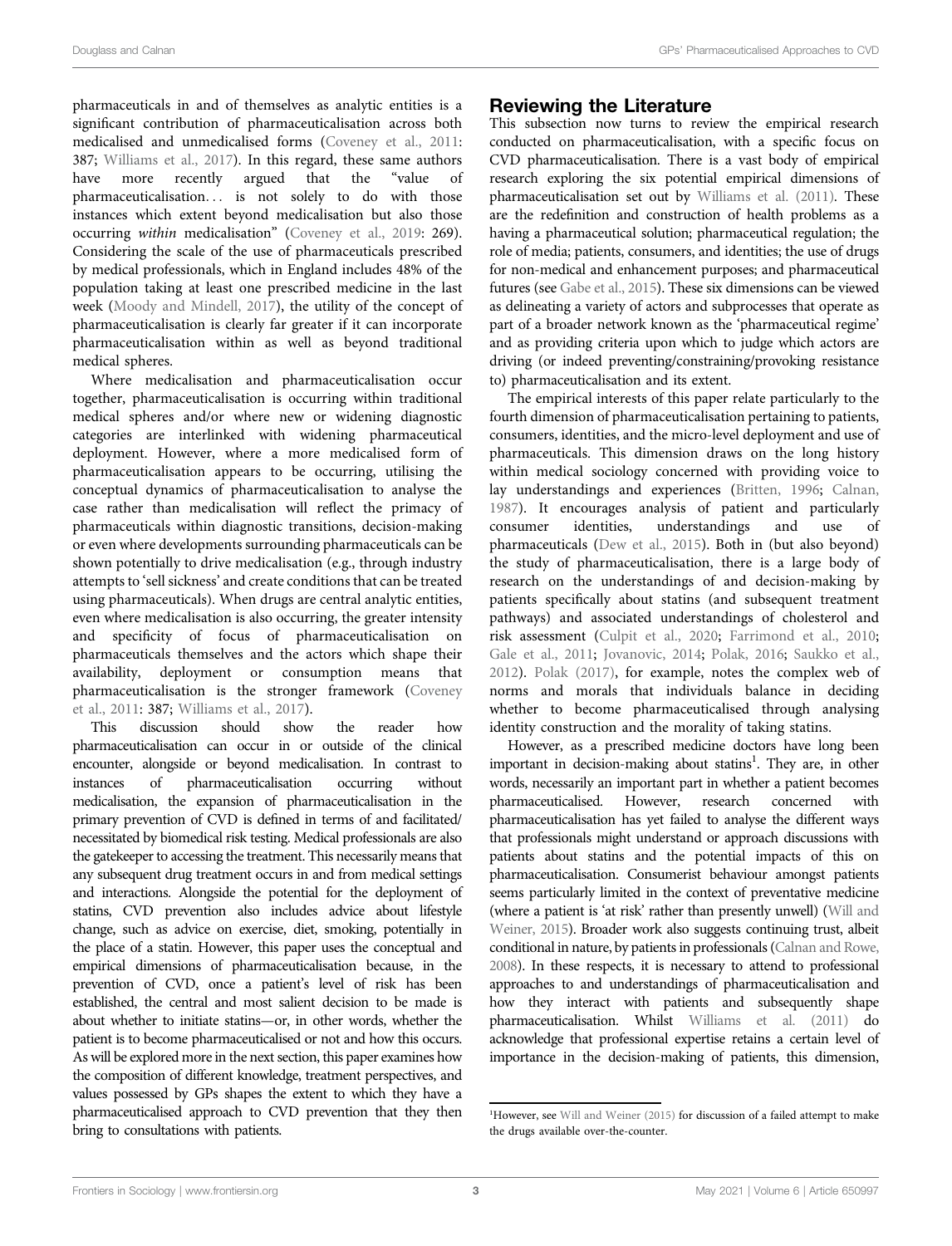however, is primarily oriented towards patients as consumers in the process of pharmaceuticalisation. Consequently, within pharmaceuticalisation studies less is known about other subprocesses and actors involved in decision-making about drugs and how this might shape (medicalised) pharmaceuticalisation. The role of professional expertise in decision-making about drugs, including statins, requires empirical attention.

GPs' work is discursively informed by a range of knowledge, values, and multiple understandings of and approaches to pharmaceutical treatments that GPs possess and bring into consultations with patients. In this regard, and in the context specifically of CVD prevention, GPs seem to hold different understandings of 'appropriate' levels of risk in primary prevention. [Gale et al. \(2011\)](#page-12-18), have suggested that, even in relation to prior guidelines and risk thresholds, GPs differed in their understandings of the appropriate level of risk at which to initiate preventative treatment. The guideline at this time suggested ≥20% but Gale et al., show how some GPs preferred to start at 15% and others at 30%. GPs in other research have also seemingly varied in perspective on the appropriateness of the level of risk [\(Barfoed](#page-12-21) [et al., 2015](#page-12-21)). In addition, [Pollock and Jones \(2015\)](#page-13-9) have argued that to appropriately understand and position CVD pharmaceuticalisation it must be analysed relative to other therapeutic pathways that can be adopted instead or alongside pharmaceuticals (particularly lifestyle change). However, how doctors understand and approach the relative benefits of the therapeutic landscape has not been analysed in relation to pharmaceuticalisation. This said, [Manca](#page-12-22) [\(2018\)](#page-12-22) is one of few examples of pharmaceuticalisation scholarship engaging with professional understandings, narratives, and approaches. This research suggests different orientations amongst and a certain degree of anxiety by some medical professionals towards pharmaceuticalisation, particularly where public uncertainty and controversy exists, and the role of the pharmaceutical industry generally in the production of knowledge. How these aspects might relate specifically to CVD pharmaceuticalisation is unclear, however.

This paper examines how the composition of different knowledge, treatment perspectives, and values as possessed by GPs shapes the extent to which they have a pharmaceuticalised approach to CVD prevention. Reflecting these notions, the research question at the centre of this paper is: how do GPs understand the ≥10% primary prevention category and the utility of statins, and what shapes if and how have they have been implementing guidance about this level of risk?

# METHOD

## Qualitative Interviewing

The data analysed in this paper is from 20 semi-structured interviews with GPs collected in late 2015 and through 2016. In-depth qualitative interviewing is perhaps the most widely used method in qualitative research and is in the most basic sense, a conversation oriented at exploring an individual's account of social phenomena ([Green and Thorogood, 2004:](#page-12-23) 79–81). The emphasis in in-depth qualitative interviewing is on the interviewee's perspective and their account of lived experience

[\(Seidman, 2006:](#page-13-10) 9–10). This allows for rich detailed answers and descriptions that offer crucial insight into what the participant views as important about the social phenomenon under study. These aspects mean that qualitative interviewing was an appropriate method to use to explore the perspectives and understandings of GPs about CVD prevention, their lived experience of the implementation of the  $\geq 10\%$  primary prevention risk category and approaches to decision-making about statins.

It is important to note that the interview data represents what GPs say about how they approach the prescription of statins, rather than necessarily what they do in practice. Debates exist about the kinds of knowledge claims that can be made from this kind of interview data. It has been suggested that data derived from qualitative interviewing provides idealised accounts that are not necessarily relatable to what a person actually believes or how they behave [\(Murphy et al., 1998:](#page-12-24) 105). Equally there is an issue of whether meanings presented in an interview are ever stable and in some way representative of a verifiable internal (perspectives, beliefs) or external (actions taken) reality ([Dingwall, 1997:](#page-12-25) 38; [Murphy and Dingwall, 2003](#page-12-26)). Interviews are thus seen by some as context specific performances involving a degree of impression management. Others, however, suggest that accounts by interviewees can meaningfully be both resource for analysis and topic of analysis [\(Hammersley and Atkinson, 2007:](#page-12-27) 97–98). In terms of the aims of this paper, the researchers were interested in the understandings and perspectives of GPs, rather than the actualities of clinical consultations (as a way to begin to address the gap in knowledge about pharmaceuticalisation relating to the role of medical professionals). This paper, as such, does not wish to infer that what GPs say they do or say they believe can be said to map necessarily onto what they actually do in practice.

The decision to use semi-structured interviewing rather than unstructured interviewing reflects the conceptual foundations of the project and the specific dimension of pharmaceuticalisation and associated research question the research team wished to analyse. In this regard, the research team already had a set of topics that were important to address. As with [Coveney, 2010](#page-12-28) (91–92) there was concern also that using a completely unstructured approach might mean neglecting certain topics of salience to understanding the dimension of pharmaceuticalisation under study. Semi-structured interviewing, however, also afforded the interview process a degree of flexibility to explore further topics of interest as they emerged, allowing participants the chance to present what they believed to be important. The semi-structured interviews were conducted by the lead author using a topic guide. All participants signed a consent form prior to the interview taking place which was used to assert that they were aware of the nature of the research (based on a participant information sheet), right to withdraw, consent to audio recording, and the way data derived from the interview would be used. All interviews were anonymised during the transcription phase (meaning that information that might lead to identification was removed/ redacted and every name and location were anonymised). The interview data was then analysed thematically using [Braun and](#page-12-29)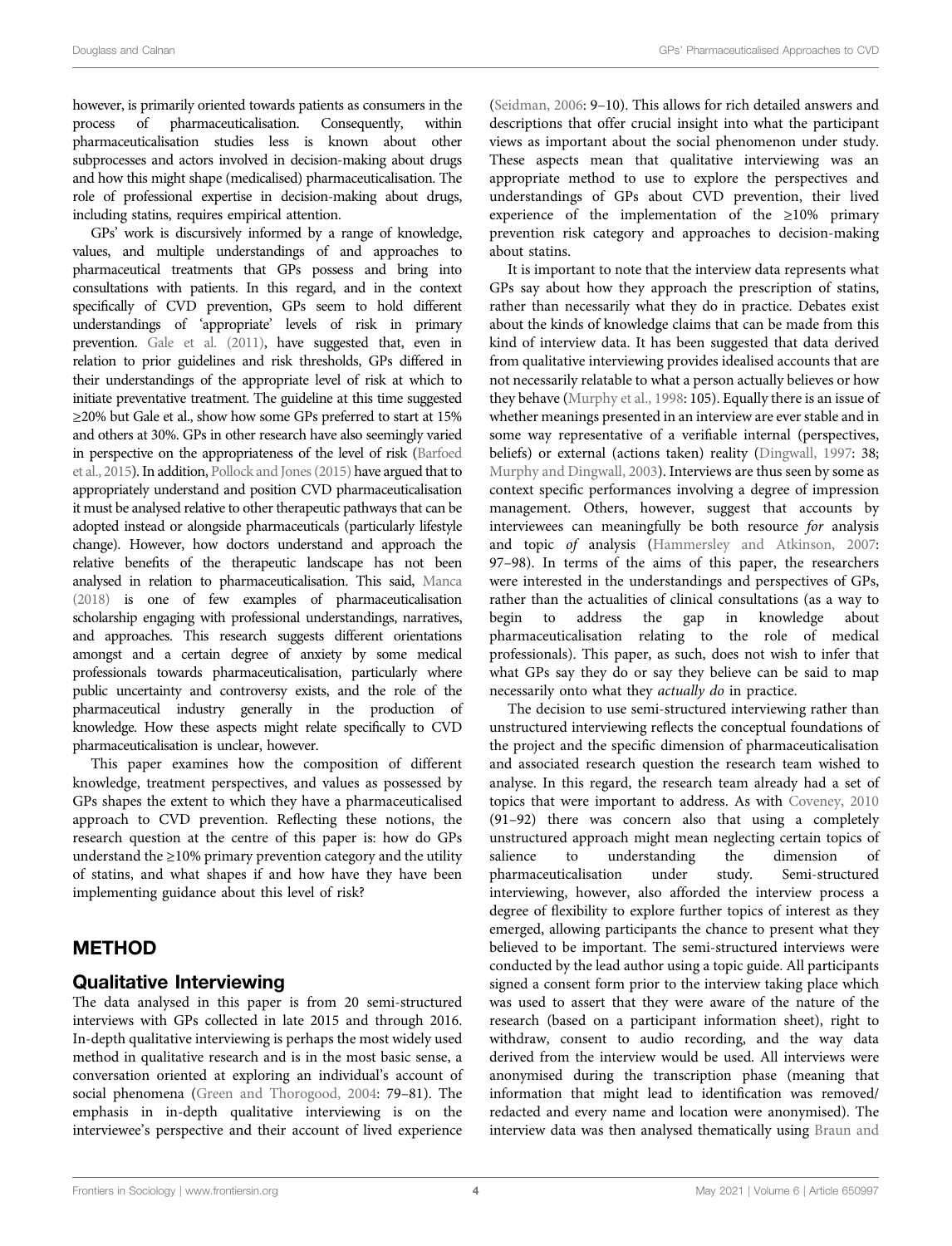Clarke'[s \(2006\)](#page-12-29) six phase model. Coding and theme formation were conducted primarily by the lead author, but this was discussed with and agreed by the second author. A third researcher also examined coding and theme formation, thus enhancing the internal reliability of the project by building in an inter-observer consistency. The analysis of GP data was guided by interest in the ways in which GPs understand the latest NICE CVD guideline and statins, as well as how they approach, understand, and report contributing to the decision-making of patients. Though theoretically and empirically pharmaceuticalisation has neglected the role of medical professionals, wider theorising and empirical work suggests that medical professionals must be brought back into focus to understand decision-making surrounding drugs more fully, particularly because such decision-making is a shared activity. Ultimately three overarching themes were established. These themes were also further honed to include subthemes with the primary goal of increasing clarity and particularly allowing for emphasis on distinct thematic positions apparent in the talk of GPs to emerge.

#### Ethics, Access and Sampling

Relevant ethical and research governance approvals for a broader project that this paper forms part of was granted in 2015 by the University of Kent and the NHS. Following this, access to GP interviewees for the study was negotiated in one Clinical Commissioning Group (CCG) in the south of England. Whilst it might have improved the external validity of the research (as well as potentially adding a comparative element) to have collected data in two or more CCGs, evidence also exists to suggest that GPs are heterogenous and individualistic even in the age of clinical practice guidelines [\(Armstrong, 2002](#page-12-30); [Spyridonidis](#page-13-11) [and Calnan, 2011\)](#page-13-11). A relationship was established with a member of the CCG's board who displayed particular interest in the topic. This board member, who was also a GP, acted as a gatekeeper to accessing GP interview participants. An email advertisement was sent to every GP working within the CCG. The response was initially muted, but several further emails were sent over a period of nine months (in line with ethical approval). A purposive sampling approach was taken. At the most basic level, qualification to participate was based on being a GP currently working within the CCG with an aim of recruiting an even split of male and female GPs. In particular, the researcher set out to establish a sample diverse in terms of levels of clinical experience. The rationale here was that differences in clinical experience might shape how GPs approached the use of guidelines (due to the clash between clinical experience and guidelines noted in other research discussed above). A sampling frame was established relating to years of clinical experience (early or later career), with the aim of interviewing between seven and ten GPs with ten or less years clinical experience as a GP. The sampling also ultimately benefitted from elements of snowballing with GPs on several occasions recommending and asking particularly younger colleagues if they would consider participating. Ultimately twenty GPs were interviewed. Twelve were female and eight were male, with seven having ten or less years of experience.

# RESULTS

The thematic analysis of the interviews with GPs is presented in three overarching themes: Use of Guidelines, Treatment Perspectives, and Evaluations of Relevant Information. As such, the analysis begins with an examination of the manner in which GPs perceive and use guidelines and knowledge generated and disseminated via EBM particularly compared to emphasis placed on the importance of their own clinical experience and discretion. The paper then examines how this relates to how GPs reported they were implementing relevant components of CG181. It then discusses differential perspectives on and understandings of treatment. This is analytically distinct from the first theme in that it captures differing perspectives and preferences about treatment options as relates to, for example, the moral aspects present in the talk. The final theme presented in the paper highlights how ethical and personalised patient evaluations feature in the presentation of 'relevant' information to patients. It is argued overall that disparate approaches by GPs to CVD pharmaceuticalisation across these themes can be identified.

# USE OF GUIDELINES

In this first theme, the paper focuses on how GPs perceive and approach the use of NICE guidelines, and the specific form of knowledge it embodies. From the data analysis, it very clearly emerges that the ways in which GPs engage with the ≥10% primary prevention risk category reflects existing understandings of and engagements with EBM. The analysis is divided into two thematic positions.

# Positive about NICE Guidance

The first thematic position that emerged from analysis of the data pertaining to GP perspectives on NICE guidelines was of acceptance of and need to conform practice to EBM in medical practice. This position reflects the perceptions primarily of GPs who were judged to have spoken positively about the role of NICE guidance in contemporary primary care. GPs within this thematic position here can be thought of as accepting of the logic of EBM. NICE guidelines, though as part of a broader decisionmaking process, were seen by GPs here as the "gold standard" (GP3) and the best available and should be followed (where appropriate).

Acceptance of the logic of EBM, and as such, NICE guidelines more specifically, was rooted in several aspects.

We are working in a very broad sense. We are gatekeepers, we never have a clue what is coming through the door and we have to know a little bit about everything. I think that is actually quite difficult... If we didn't have some guidance in certain areas to follow it would be quite tricky to have a uniform approach to things (GP13).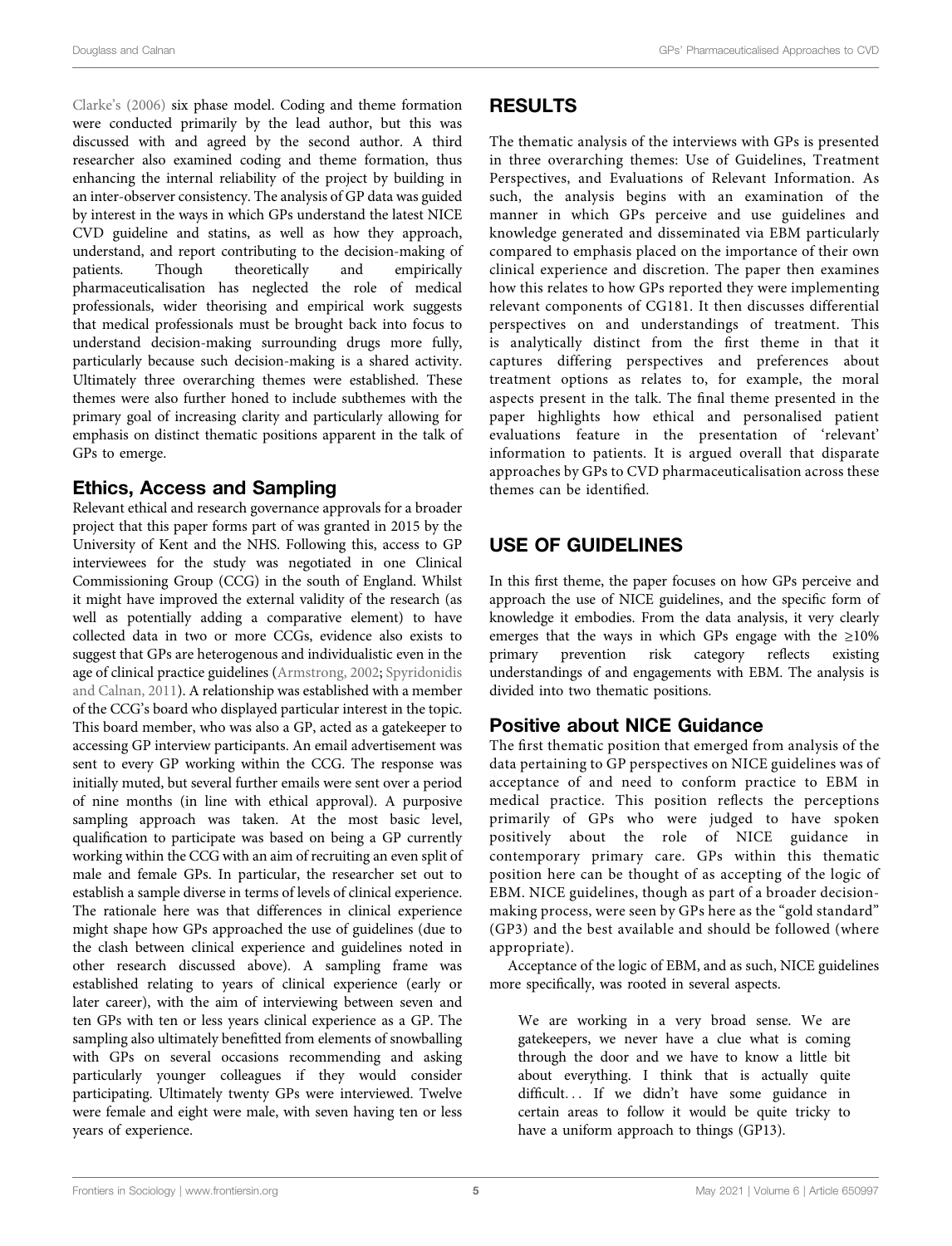This quote from GP13, a younger GP with a lower number of years of experience, suggests that NICE guidelines are necessary because of the nature of general practice and the need for uniformity in practice. This is echoed by GP5, this time a very experienced GP, who stresses how difficult general practice might be and specifically managing voluminous evidence.

I am thoroughly in favour of NICE and I am very glad about their existence; and I think it would be very difficult to practice with the huge amount of evidence in modern medicine, the huge wealth of data, if you didn't have NICE there to do it. So yes thoroughly in favour of NICE guidance (GP5).

The importance of uniformity was also stressed by GP6, an experienced and older GP, with an emphasis this time on protecting patients from dangerous practice.

I see it as trying to make sense of a sophisticated modern health service and trying to make sure that nobody is doing anything that sort of are crazy or even dangerous. The evidence these guidelines are based on is the best evidence we have so we should try to follow it (GP6).

Trust in NICE by GPs taking this position was also important. GP7, a relatively young and less experienced GP for example, trusted NICE as 'the experts' as a way to navigate (humble) concerns about their own lack of speciality and related ability to keep up with and make sense of the underpinning or developing research evidence.

As a GP I don't think I have any particular expertise and I have a lot of faith in the people who develop the guidelines... as having more knowledge about a particular topic than I do, do you know I want mean? So you know, whilst it is quite nice to have free range to do whatever you like, I'm happy that the people who develop the guidelines are in inverted commas experts and as such they are generating good advice if that makes sense (GP7).

GPs who spoke in this way were also generally positive about the latest primary prevention category and the widened availability of statins because of this. GP3, for example, one of the least clinically experienced GPs in the sample, felt that targeting patients at lower levels of risk would get people on a statin earlier who would need one eventually anyway.

I mean somebody who has got a 20% risk and had it for a few years is likely to have really furred up arteries. If you can get them on a statin at [lower] risk a couple of years earlier, then that can only be beneficial (GP3).

More specifically, the population level approach necessitated in the treatment of risk of CVD (and indicative of EBM due to being rooted in RCT data and disseminated by guidelines) was positively viewed. This kind of GP saw the change as having potentially beneficial impacts on the levels of cardiovascular events in the population and which necessarily shaped considerations of benefit even in individual consultations. This sentiment was clearly articulated by GP18, also younger and with only a few years of clinical experience, who compared statins to vaccines because they have population level benefit (rather than solely or even primarily, an individual benefit).

My outlook on the usefulness of these [drugs]... does include consideration of population level benefits. And I suppose for me statins are like vaccines to a certain extent (GP18).

In addition, though concerns about the adverse effects of statins had featured prominently in professional and popular discourse surrounding this guideline, these GPs (though aware of these debates) generally saw statins to be a safe drug, largely reflecting their views of the underpinning evidence and the logic of EBM. GP12, this time an experienced GP, here argues that statins are safe drugs and that people convinced statins were harming them had increased likelihood of CVD morbidity, despite contrary evidence.

I've seen significant morbidity from people who are convinced that statins are doing them harm. I think illogically. Very occasionally you see significant harm from a statin, but very rarely in my experience and that is supported by the available evidence that we have (GP12).

# Negative about NICE Guidance

However, other GPs stressed a greater emphasis on the negative aspects of NICE guidance. Important here were notions that NICE guidelines were dictum from above and actively devalued or had the potential (if a doctor too rigidly attempted to follow them) to devalue individual discretion and clinical autonomy. This was used as a basis to criticise the value of EBM. GP8, a very experienced GP, for example, spoke of professional experience as like an additional sense, but that this was being devalued by the mechanisms of EBM.

...training and clinical experience has got to count for something hasn't it? Increasingly the experience side of it is being devalued. Erm before long they will be training monkeys to do our job, or certainly machines. If you take the sort of sixth sense out of it then you know what are we there for? (GP8).

Due to this devaluing of clinical experience, EBM as embodied by guidelines was for this type of GP of limited acceptability. One of the most experienced GPs, GP1, also emphasised, for example, the importance of professional experience and knowledge in terms of the quality-of-care patients receive.

... my personal view is that the particular and so-called evidence-based medicine on which guidance is based has limited value in that I think that evidence-based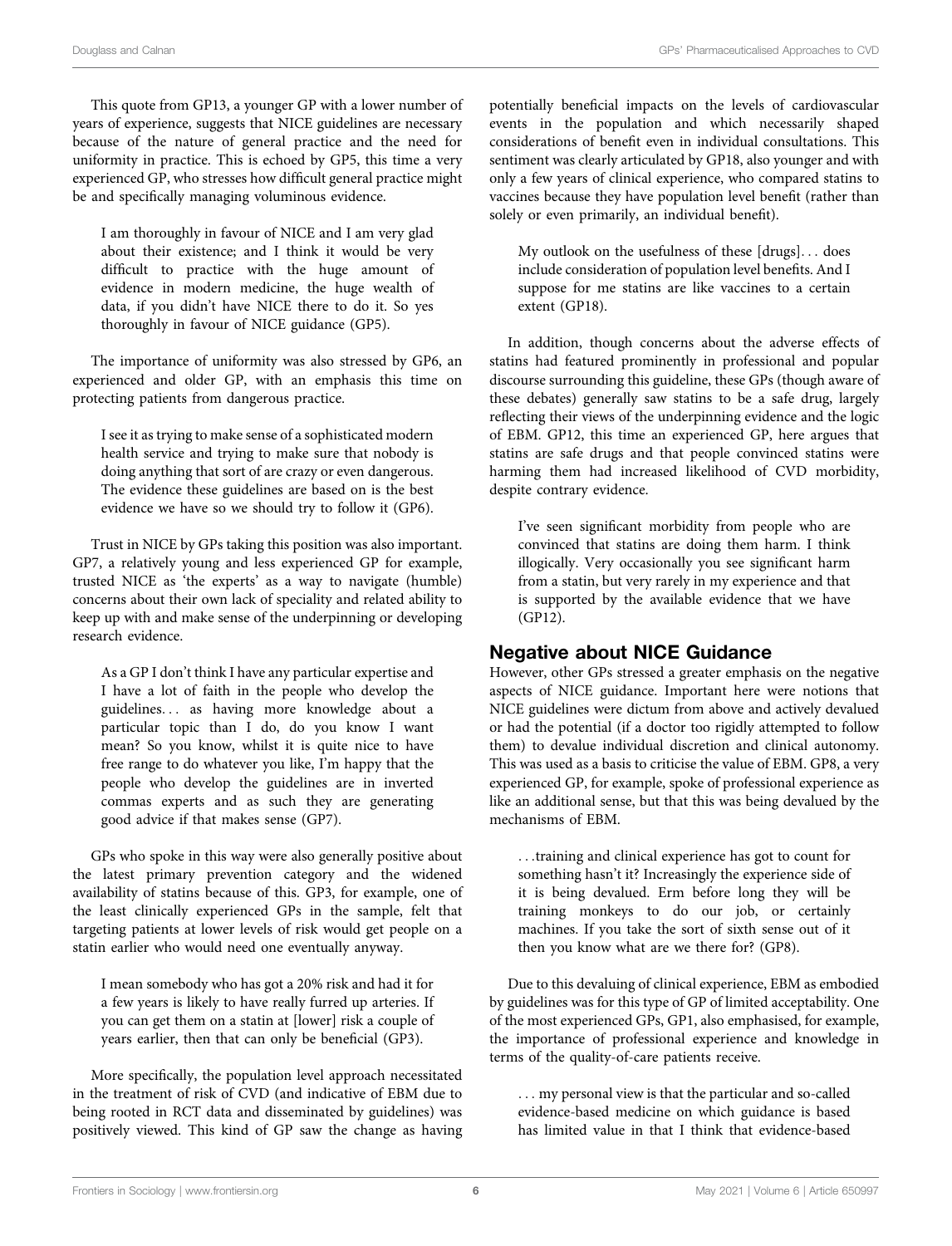decision making should take into account evidencebased medicine in the sense of NICE, but also the patients' wishes... but also long term clinical experience and professional knowledge (GP1).

It was also suggested that NICE guidelines did not necessarily translate well into real world consultations and were created with some sort of ideal patient in mind rather than the one in front of them. GP8, for example, directly challenges this and also articulates the fear of and resentment about potentially being sued for not following them.

I do not necessarily think that they are always in the individual patient's benefit. Erm so I will discuss it with the individual patients but we won't necessarily adhere to them... It's not so much that I object to their use, what I object to is the one size fits all...Erm so you know if they were just guidelines it would be fine but they sort of but they are marketed as very dogmatic rules that could lead to us being sued (GP8).

GP1 meanwhile suggested there might be reasons for not trusting guidelines and those that produce them due to evidence not being available (seemingly echoing well known concerns about the influences of commercial influences on what data is shared and published).

I think they [NICE] are probably responding to research evidence here—but only some of the research is published and available (GP1)

This GP continues by rejecting the level of risk justifying the intervention, and as such, the population level logic for prescribing statins to a wider number of people as recommended by the guideline.

I think in this case it is a [question] of at what point they are recommended. And actually whether we are treating a lot of people unnecessarily to reduce one event. So the case of numbers needed to treat...if we are having to treat 200 with the view of reducing one cardiovascular event or separate vascular incidents, you know a lot of people get side effects with statins therefore it would be questionable at this level... I think I'd have to see a stronger argument for benefit before subjecting patients to likely risk of side effects. ... I think we are broadly beginning to fiddle around the edges of benefit. Kind of, we have tackled the low hanging fruit (GP1).

In the second half of this extract, it is also clear that this GP problematises the likelihood of increased instances of side effects for individuals who may gain little from taking the drugs. In this way, this GP seemed to judge their own professional knowledge and experience to be more reliable than the NICE clinical practice guideline. Meanwhile, here GP17, a GP also with many years of clinical experience, discusses how the lower risk threshold, from their perspective, is potentially too low because, again, the risk of side effects do not seem to be justifiable relative to benefits to individual patients. Interestingly, again, there is also a negative perception relayed about the distinction between overarching population risk prevention, and those who create these strategies, and the individual patient sat in front of the GP.

...in my mind the numbers needed to treat kind of balance better at the 20% than they do at the 10%. You have to treat vastly more people to reduce one person from having a heart attack or a stroke. So you know obviously in terms of the population as a whole you know if you are a strategist, a health strategist you see this as a very viable sensible thing....But as a GP you kind of think 'ughhh' when you know that a good 20% do get statins side effects, whether they recognise them or not—in terms of fatigue, energy levels, ability to think, muscle aches and so on and so forth (GP17).

For this kind of GP then, in contrast with their colleagues above, there was a clear clash between what guidelines intended (operating with population level focus) and the real patient sat in front of them. The most salient point here is that guidelines were thought to devalue professional discretion, experience, and knowledge, but due to the individualised experiences and needs of patients, these aspects were in fact perceived as inherent necessities. There was evidence of negative perceptions about those who create guidelines when compared to the realities of consultations with patients and the work done by GPs.

Only one GP within the sample had been completely ignoring the lowered primary prevention threshold—and thus totally resisting the pharmaceuticalisation of patients. However, other GPs with critical attitudes towards guidelines had been discussing risk testing and reduction with patients who had a risk level between 10 and 19% mostly because they felt legally pressured to record they had done so or (more commonly) duty bound as part of facilitating informed patient decision-making to conduct risk testing and discuss treatments options with patients. As is explored later in the paper, however, there was sometimes emphasis by the type of GP with these perspectives on engaging with lifestyle changes rather than utilising a statin to lower risk, which was partially rooted in dissatisfaction with a population level, collectivised rationale, and the greater individualised benefits from lifestyle changes than from a statin.

# TREATMENT PERSPECTIVES

The analysis of the data also suggested that there were three different perspectives about the therapeutic landscape (statins and/or lifestyle change) in the ≥10% risk category. GPs held disparate opinions, often quite distinct from the specifics of the guideline about the best approach to the treatment of CVD risk. Whilst this partially connects to and reflects the above discussions about use of and approaches to guidelines themselves, there were also aspects that emerged from the data that were distinct from these considerations and stand as important analytical insights on their own—most notably relating to the moral qualities of treatment.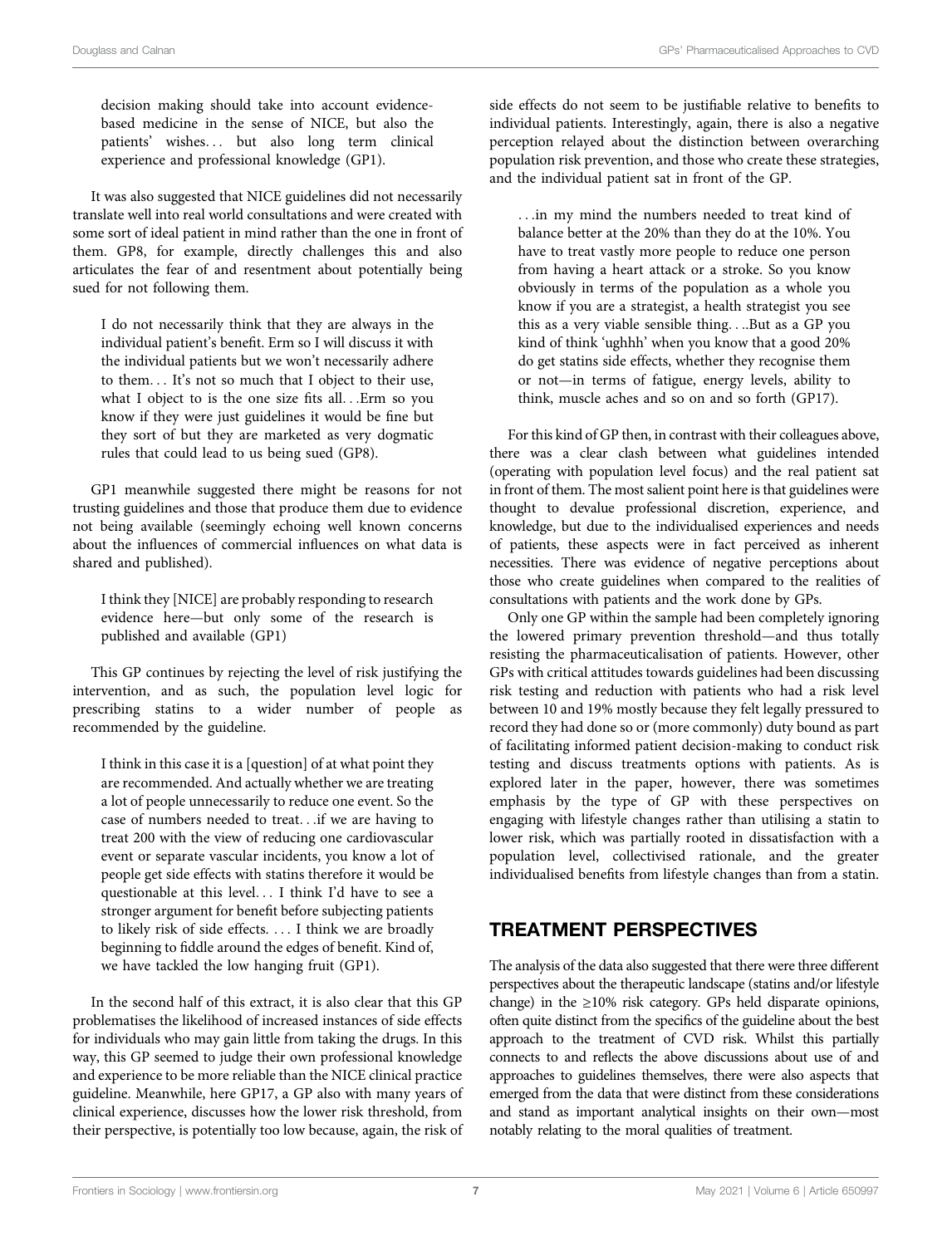#### Statins and Lifestyle Changes Together

Some GPs (the largest group) saw the  $\geq$ 10% threshold in terms of a unified therapeutic landscape and emphasised the necessity for (typical) patients of making lifestyle changes prior to and subsequently alongside taking a statin. GPs here in this category broadly focused on the preventative benefits that would come from a unified treatment approach. This is exemplified by GP3 describing their approach to consultations with patients.

I frame it as 'there are some things that will help bring risk down, lifestyle changes, and medications we can offer that will help, including a statin.'...Part of a suite of things that we are trying to do (GP3).

GP18 similarly emphasises how statins can help lower risk but not instead of lifestyle changes, stating that it is not 'lifestyle versus statins'.

I think, I suppose, I don't view it as lifestyle versus statins...I will always say, you know, my phrase always goes along the line of well we should be thinking about starting a statin which will help to lower your risk of a heart attack and stroke, but this isn't instead of making lifestyle changes (GP18).

GP10, a younger and less experienced GP, meanwhile suggests that starting a statin might make people complacent about making lifestyle changes because they think the statin will protect them. There is also a subtle emphasis by GP10 on the moral need for patients to make lifestyle changes rather than relying on a statin, evidenced by the use of the word 'complacent'.

I think for most people I think it is important that we tackle that [lifestyle] side of things first. Because I think they can be complacent. Some people think if we put then on a statin they think 'oh that is fine' (GP10).

Interestingly, as this quote from GP7 indicates, there was a sense of professional responsibility to encourage lifestyle changes (e.g., stopping smoking) rather than only prescribing drugs evident in the talk of this sort of GP.

From my perspective if someone smokes there is hardly any point in someone taking a statin, you know what I mean?... You might make a tiny dent in their risk comparative to what stopping smoking will do... I'm not always saying have a statin, I'm saying lets see what happens if we you know we can stop the smoking (GP7).

## Superiority of Lifestyle Change

Another slightly smaller group of GPs suggested that they actively attempted to promote lifestyle change in place of a statin where risk level was between 10 and 19%. It was not necessarily that these GPs would not offer or prescribe a statin at this threshold (particularly when deferring to a patient centred model of care), but these GPs reported that they advised and emphasised to

patients the benefits of lifestyle changes to a much greater extent than they promoted a statin.

This category of GP was more clearly motivated by a moral imperative surrounding looking after one's own health rather than relying on drugs. This is evident here where GP17 emphasises 'reliance on tablets' at the expense of healthy living. This was a GP who, importantly, had spoken (as can be seen in the previous section) quite negatively about the underpinning rationale of the guideline. The connection here between problematising EBM and preferences for lifestyle change can be seen.

Of course, one of the biggest difficulties with [statins], um we have become a nation that relies on tablets.... The risk of statins is that people carry on living the same lifestyle of over-eating of over-drinking, not doing exercise (GP17).

GP20, a very experienced GP, makes a similar point, emphasising that drugs are increasingly seen as the answer to problems of lifestyle.

My problem is that it is just... giving out pills for everything, rather than, you know, it is just that people need to eat better, exercise more (GP20).

GP11, meanwhile, emphasises interestingly (particularly as a GP with only a limited number of years of experience) that while guidelines suggest that patients should take a statin, it was a superior approach to avoid the drugs. This leaves the impression that the unified approach to treatment contained in the guideline is morally inferior to reducing risk via lifestyle changes alone.

I'd say you know there are guidelines that suggest you should be on some medicines now because of the cholesterol and the diet and that kind of thing. But I generally say we want to prevent that if we can (GP11).

## Statins Independently

The smallest group of GPs reported placing significantly more emphasis in their framing to patients on the importance of a statin relative to the benefits from lifestyle change. There was a clear acceptance by GPs in this subset of the  $\geq$ 10% risk category, its necessity and that it was a risk level that required the application of treatment. And in this way, the drugs were a morally neutral application of the best available evidence. GP6 spoke, for example, about the clear evidence-based benefits of a statin and compared this to their understanding of the evidence based benefits of lifestyle changes.

You see there's some evidence that even a low dose statin is extremely effective in prevention. So even if a patient is not very tolerant and they are taking a low dose of something they are still getting an awful lot of protection. Erm it's much less clear, apart from smoking, how much say weight loss, or exercise has an impact. They are complementary but independent of too (GP6).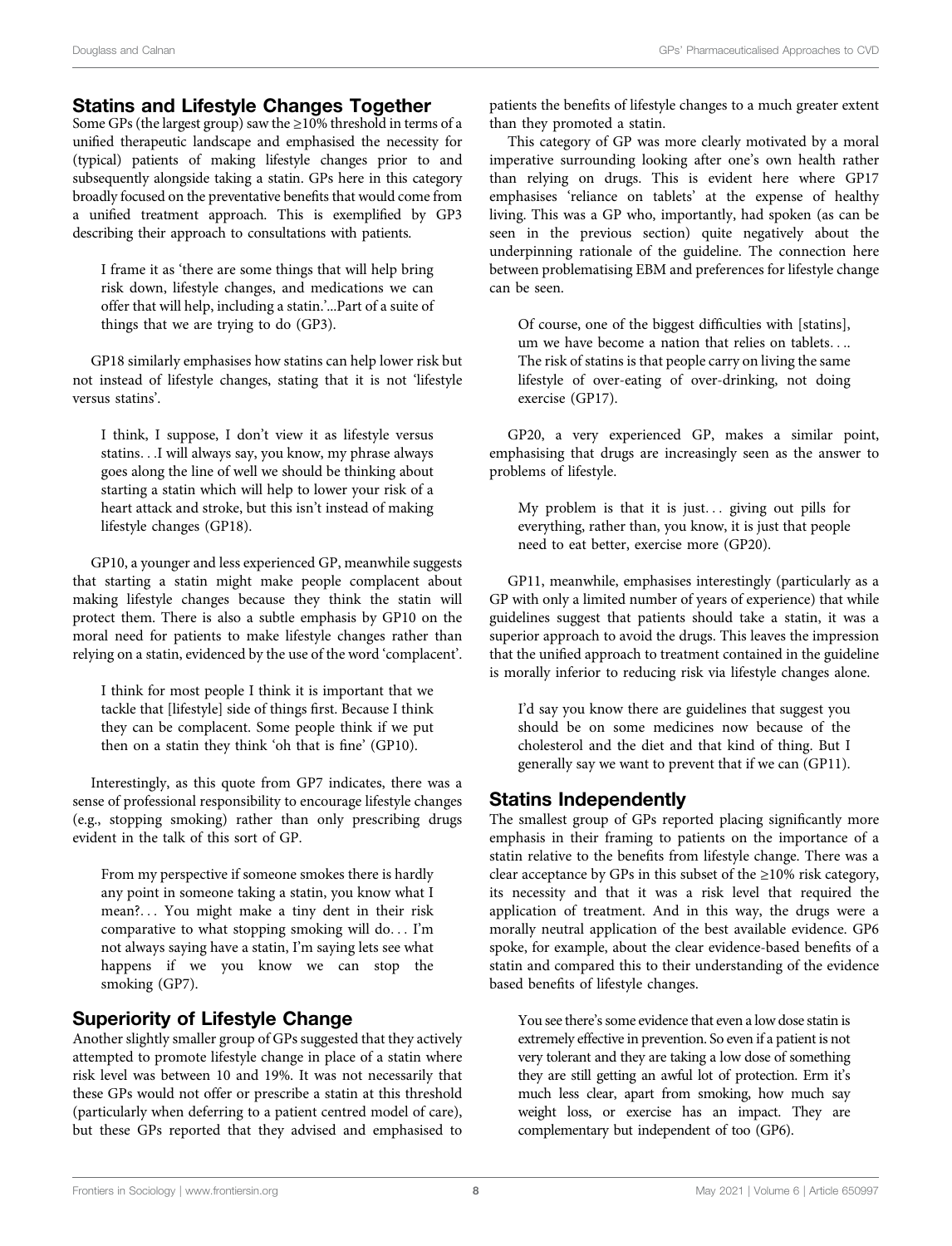GP12 here also suggested that the structure of society was set up in such a way that facilitated and perpetuated unhealthy lifestyles, and statins were a necessary (if unfortunate) solution to this. This seemed to partially make patient use of statins morally neutral in the view of this GP, whilst also meaning it was necessary and legitimate for them to prescribe (providing a sort of moral absolution for the GP too).

Well lifestyle choices have a huge impact, do a lot of exercise, doesn't smoke, healthy lifestyle you know. Then they are much less likely to get cardiovascular disease. But that is influenced so much by culture, structure of society, which is nothing to do with their GP. Lifestyle change is hard to make and keep up. How important is it? Well it is hard to assess actually and to keep up. For a GP... verging on the impossible... Statins, I can do (GP12).

The three positions identified in this theme clearly show distinct approaches to and understandings of the treatment of CVD risk in the 10-19% risk category. In other words, GPs were highly disparate in the extent to which their treatment perspectives were pharmaceuticalised.

# EVALUATION OF RELEVANT INFORMATION

Though the above theme captures much of importance in terms of the approach preferred by GPs within the context of shared decision-making about the therapeutic landscape at the 10–19% level of risk, further qualifications and complexities emerged in the data. In the data analysed, it was apparent that treatment decision-making in the ≥10% risk category was also reflective of a number of 'evaluations' that GPs reported that they conducted prior to and within the context of consultations. These evaluations informed what was considered to be relevant information and its presentation to patients.

## Ethical Evaluations

It was clear that GPs in the sample undertook a variety of evaluations about what was considered relevant information to a patient that can be thought of as ethical evaluations. For example, GP20, who, as seen above, problematised the widened primary prevention category, was concerned about whether a ≥10% primary prevention threshold was an appropriate threshold for intervention and thus should be considered 'relevant information' to the patient. In this data extract, GP20 expressed a concern that telling patients about their risk at this threshold would cause patients unnecessary stress, worry, and potentially contradict the medical ethical principle of nonmaleficence (the intentional avoidance of harm).

I've found it hard to even talk to patients.... Some of them will worry... why would I want to make them worry when I don't really believe they are significantly at risk of an event? (GP20).

A further ethical dilemma surrounding evaluation of what constitutes relevant information also emerges in a different and slightly more obscure way—in terms of whether GPs decided to tell patients that the ≥10% category represented (at the time of data collection) a recent change. Indeed, GPs had varying orientations to and rationales for whether they explained to patients that this threshold represented a change in policy. Whilst this may only be a small element of some consultations with patients, what is important here is the disparities between GPs in their approaches again. Differential framing by GPs here means that patients have more or less access to relevant understandings/perspectives/knowledge, which in turn may feature in how they understand risk and therapeutic options. It was seen by some GPs as relevant information, and for others, as something unimportant to patient-centred care and decisionmaking, despite the controversial nature of the change and the potential pertinence of information, for example, that less than two years previously patients would not have been offered a statin. For some GPs, such as GP2, an experienced GP, a changing guideline was not really seen as relevant to patient-decision making and that patients would not be interested in this fact.

TD: Do patients know that something has changed in terms of NICE guidance?

GP2: I'm not sure they really understand there has been a shift here.

TD: So it's not part of your conversations?

GP2: I don't bring that up. I don't say look it used to be 20% but we've brought this down. I just say that look you fall into the threshold where we would normally offer cholesterol lowering medication.

This perspective was mirrored by GP18 who did not think the older guidance remained relevant to patients in the present.

I do not say anything about changing guidelines to them, I suppose I don't tend to see it as particularly relevant to them what the previous guideline used to say. I think that the current guidelines are the ones that we are following and they are the best practice at the moment (GP18).

For GPs thinking in this way, it was only seen as necessary to explain to patients who had been told during a previous assessment that CVD risk and/or cholesterol were unproblematic, thus causing them to question whether their health had become worse.

For GP13, it was apparent that there was a conscious decision not to talk about the fact that the threshold had changed because they did not want to give patients room to protest against interventions (as seen above, this GP positively viewed NICE guidelines).

I personally only say that if they were someone who previously... told that they were fine... I wouldn't say that has recently changed. It would just give them more reason to protest (GP13).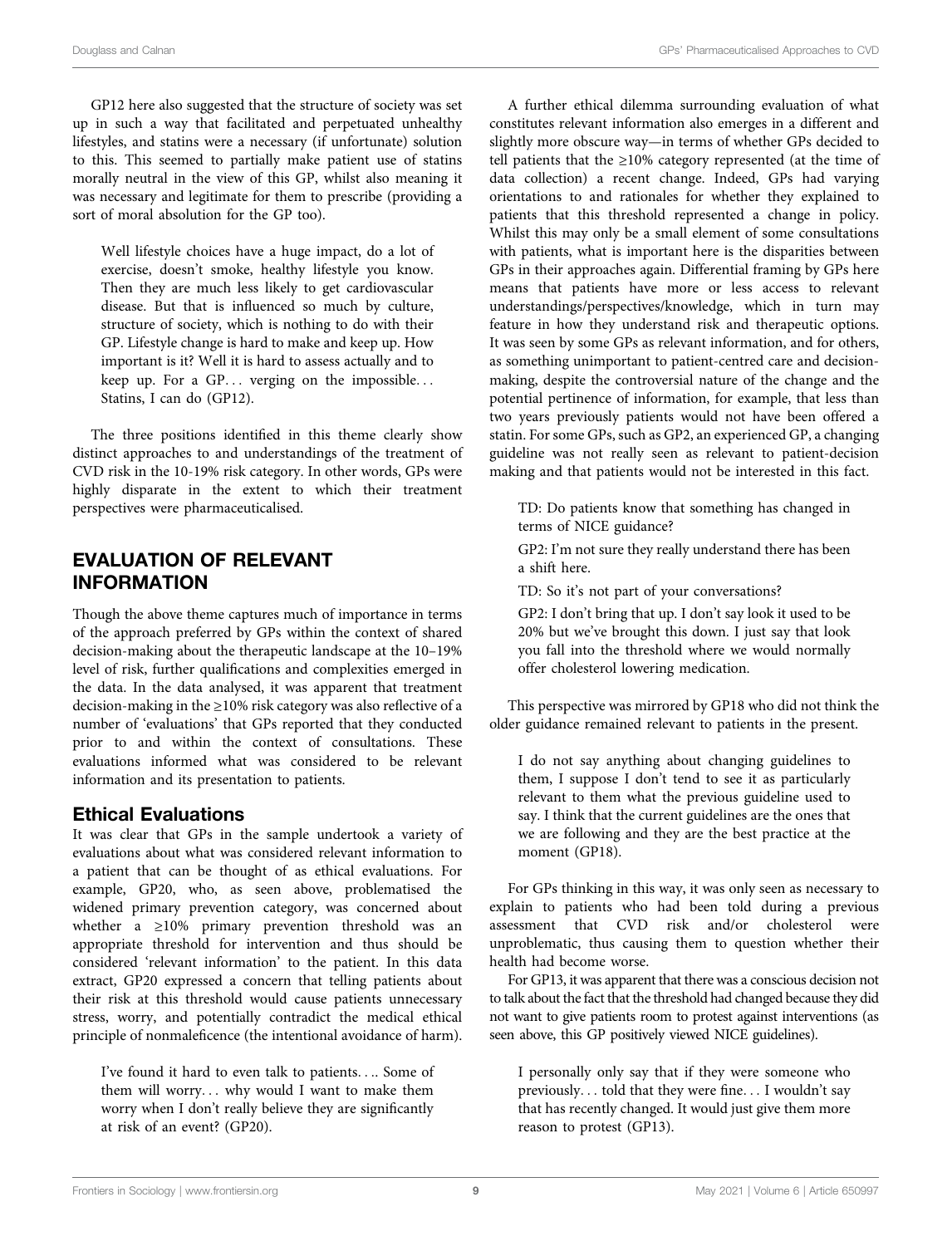Other GPs, such as GP14, an experience GP, however, had more actively discussed the change of threshold with patients—with a suggestion that it was ethically necessary to provide this information.

You know a year ago or however long it was, two years ago we were saying it was 20% and I think that immediately sets a different tone to the conversation really doesn't it (GP14).

It was clear, as such, in the talk of certain GPs, that by presenting information to patients about the changed threshold, having evaluated that this was necessary, there was an explicit acknowledgement that this information could shape decision-making about statins, and as such, was ethically necessary in terms of making patients aware of surrounding debates. It was also important ethically in that it facilitated informed decision-making in the face of potential patient confusion. Whilst the importance of this element of GP practice is perhaps unlikely to be important in a long-term sense, there was a clear disparity apparent here in GP practice in the 18-24 months between guideline publication and data collection.

## Personalised Evaluations

GPs also placed differential personalised emphasis on particular elements of a patient's lifestyle considered problematic, such as smoking, as was evaluated as relevant to the individualised context of the patient. Some GPs also seemed to draw on what they knew about the patient's overall life. GP15 suggested that for many people, including at 10%, it is hard to make lifestyle changes due to various social arrangements and commitments, reflecting the structure of society—thus prompting this GP to offer a statin earlier in the process and more forcefully to patients. For GP15, an experienced GP, there is a clear focus here on what might be achievable for patients based on the particular circumstances of the patient, whilst also filtering this advice through personal perceptions and understandings of treatment, in this case, as a GP who believes strongly in the utility of statins.

I still think that people should try to make lifestyle changes but you've also got to be realistic sometimes when they are working long hours or something, and thus I often just say 'we should really strongly think about a statin because your risk falls within the problematic range'... You can lecture people until you are blue in the face about exercise, diet, whatever, but realistically they are living lives that they are struggling with (GP15).

For patients without additional issues such as comorbidities or a strong family history of CVD, risk level relative to therapeutic pathway was also personalised. In essence, for some GPs in the sample, the closer the patient was to 20% the more likely they were to emphasise the need for a statin, whilst closer to 10% risk they would advise patients with more emphasis on lifestyle change. This is particularly interesting when compared to the actualities of the guideline where there is no distinction made between risk reduction strategies at different risk levels within the overall threshold. For GP13, the way in which emphasis was given to particular therapeutic pathways seemed to reflect, as such, a personalised evaluation of the level of risk.

I definitely do think the figure makes a difference to how I would behave in the consultation... if they were on 19% I would be much more keen to talk seriously with them into a statin. If they were 11% then I would probably have a more half hearted effort (GP13).

GP7 had a similar perspective. This GP reported trying to calculate risk level if patients were successful with lifestyle changes, and if this was still going to be high within the risk threshold then suggested that statins might be initiated earlier in the process. Interestingly GP7 elsewhere suggested a treatment preference for a balance of lifestyle and statins to prevent CVD, which is consistent with the comments here. However, how quickly statins were introduced reflected personalised evaluation of risk.

I tend to look at the numbers...I don't tend to say to patients I don't think this will work. I say this is what I think is feasible in terms of lifestyle change, this is what your score will be if professionals happens and it's up to them. I might say I think that's reasonable because we might be able to do well here, but if it is still gonna be well above 15 then I tend to say 'we'll try to make these changes, but we can start you on a statin if you want to now rather than waiting' (GP7).

# **DISCUSSION**

This paper has explored how GPs possess a range of knowledge, values, and multiple understandings of and approaches to pharmaceutical treatments in the context of the latest CVD prevention clinical practice guidance. Thus far, reflecting the way [Williams et al. \(2011\)](#page-13-3) have constructed their conceptual framework of pharmaceuticalisation, research on their fourth dimension of pharmaceuticalisation has primarily explored the consumerist behaviours and pharmaceutical identities of patients in the process of pharmaceuticalisation ([Dew et al., 2015](#page-12-15); [Will and Weiner, 2015](#page-13-8)). Consequently, within the pharmaceuticalisation literature less is known about other actors involved in clinically situated decisionmaking about drugs and how this might shape pharmaceuticalisation. Statins are a drug that need to be prescribed, and where pharmaceuticalisation is occurring it does so in a medicalised form. It is important, as such, to analyse the understandings of and approach to the prescription of statins by those who have the authority to prescribe them. It is true that it cannot be known from the data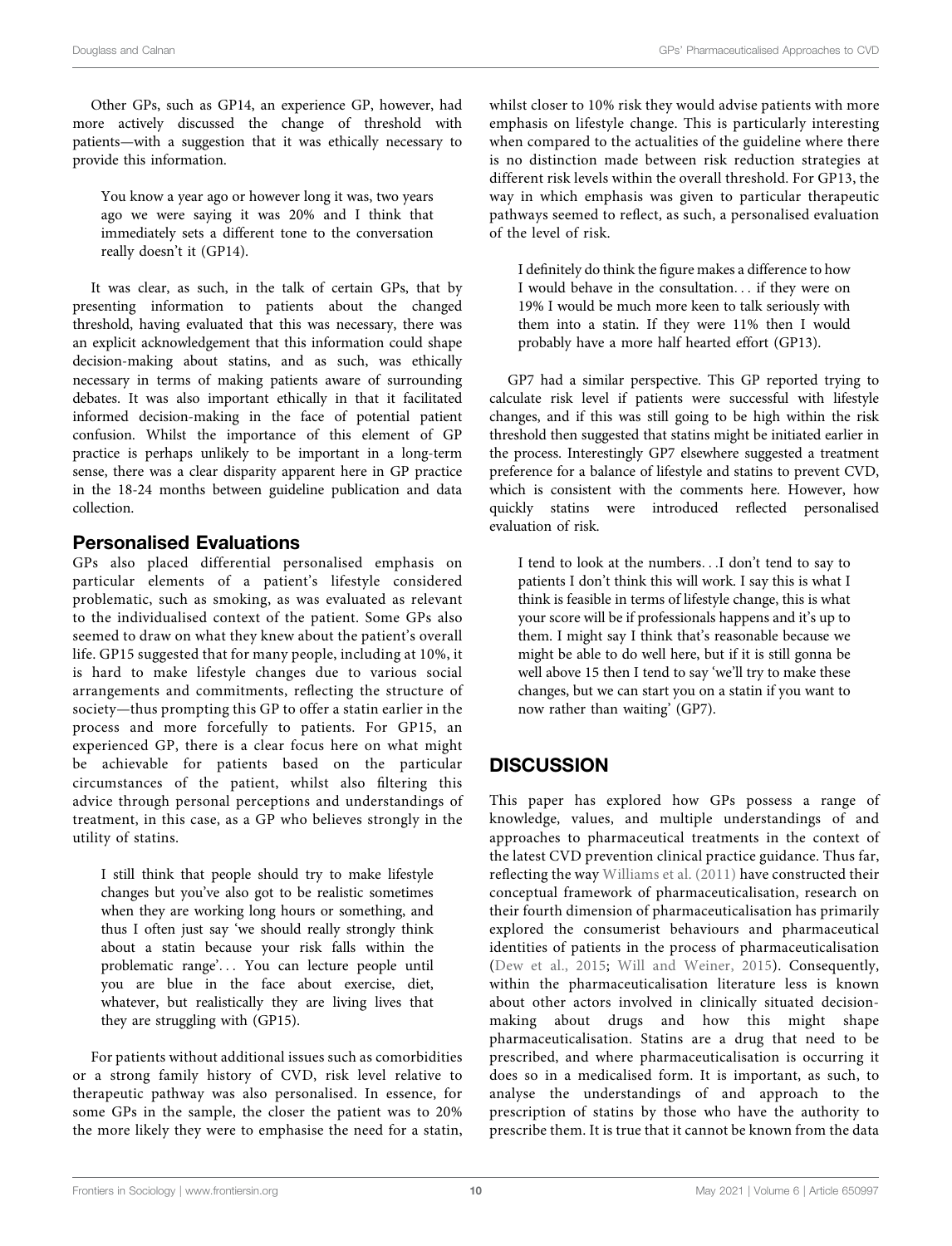presented what the impacts are of the different understandings and approaches of GPs across the themes on if patients become pharmaceuticalised. However, it has shown how GPs' role in decision-making about statins is informed and shaped by a range of knowledge, values, and multiple understandings of and approaches to pharmaceutical treatments that GPs possess and bring into consultations with patients. These aspects have not been analysed in the pharmaceuticalisation literature before. As will be shown below, GPs can be argued to sit somewhere on a spectrum of pharmaceuticalised understandings of and approaches to CVD prevention. Where they sit on this spectrum reflects the combinations or dominance of certain knowledge and its use, treatment perspectives and preferences, and a range of moral and ethical values.

Research suggests that GPs do not receive and utilise knowledge and evidence disseminated through clinical practice guidelines in uniform ways ([Carlsen, 2010](#page-12-31); [Hansen](#page-12-32) [et al., 2016;](#page-12-32) [Spyridonidis and Calnan, 2011\)](#page-13-11). This seems to reflect conceptions of medical professional identity unique to the GP, with a significant emphasis on clinical discretion, experience and autonomy ([Carlsen and Norheim, 2005\)](#page-12-33) and a pronounced distinction between themselves and specialists that emphasises patient centred and holistic care [\(Checkland](#page-12-34) [et al., 2008;](#page-12-34) [Hansen et al., 2016\)](#page-12-32). Clinical experience, and the associated existing cognitive familiarity with, for example, a particular treatment, seem to remain crucial and explains reluctance to follow clinical practice guidelines uncritically. The data analysis in this paper shows similarly that a problematising orientation taken towards NICE guidelines by a minority group of GPs was evident in the data, a subtheme which is broadly in line with sociological literature concerned with the understandings and implementation of clinical practice guidelines [\(Spyridonidis](#page-13-11) [and Calnan, 2011\)](#page-13-11). A rejection of the collectivised population level logic underpinning NICE guidelines and the preventative use of statins was compatible with a lifestyle focus (and the perception of the supposedly greater individualised benefit) for these GPs. Experience level and number of years in clinical practice was also important here. Greater experience levels generally coalesced with negative perspectives about NICE guidelines and greater comfort in practicing outside of the guideline.

However, a larger group of GPs did see the value of the knowledge produced and disseminated through guidelines, in a way not dissimilar to that articulated by [McDonald et al.](#page-12-35) [\(2009\)](#page-12-35), and this was reflected in the fact that most of the GPs interviewed had been attempting to implement the guideline. The divide between GPs concerning clinical practice guidelines evident in the data has not necessarily been articulated in the same way in other studies, although when looking at the literatures on professionalism and professional identity overall divergent positions are apparent. The acceptance of the guidance, and thus of the logic of EBM was associated with trust in NICE. The importance of trust for actors other than only patients (and their trust in health professionals) in healthcare emerges here then as indicated by other

scholarship [\(Brown and Calnan, 2016;](#page-12-36) [Douglass and](#page-12-37) [Calnan, 2016\)](#page-12-37). Trust was placed in NICE and their evaluative activity particularly to bridge over aspects of uncertainty and where knowledge constraints were acknowledged/evident.

Overall, differential approaches to and understandings of clinical practice guidelines are important to understandings of pharmaceuticalisation. Certainly, the development of a new guideline that creates an opportunity for pharmaceuticals to be more widely available and used, does not mean that this will be how GPs will interpret and approach the prescription of drugs—or even use/abide by them at all (GP1 had been ignoring the guideline, for example). The type of understandings of and approaches possessed by a GP relating to guidelines are one important aspect when examining the extent to which GPs have a pharmaceuticalised understanding of/ approach to CVD prevention.

[Pollock and Jones \(2015\)](#page-13-9) have argued that the analysis of CVD pharmaceuticalisation must be contextualised relative to the broader therapeutic landscape. Sufficiently appreciating this point necessarily means engaging with the cultural context within which decision-making about drugs is taking place ([Gabe, 1990\)](#page-12-38)—particularly surrounding notions of individual responsibility for health. In the data, GPs had different understandings of the moral qualities of the drugs and of lifestyle change as treatment options. At the centre of the issue here was the potentially 'unnecessary' utilisation of pharmaceuticals where healthy lifestyle practices could be adopted to mitigate risk and a sense of their own professional responsibility to encourage healthy lifestyles. For a number of GPs there was a pronounced narrative of lifestylism similar to that described by [Hansen and Easthope](#page-12-5) [\(2007\)](#page-12-5) which diminished the desire to pharmaceuticalise patients. Some of these GPs described themselves, as such, as preferring to medicalise participants through discussions of biomedically informed advice about lifestyle changes to improve health. Where GPs viewed statins as morally neutral, less or no medicalisation of this type was preferred. Interestingly then, where GPs described a preference for increased medicalisation or pharmaceuticalisation this was often at the expense of the other process. [Polak \(2017\)](#page-13-2) meanwhile highlights the complex moral positions patients take on statins use. Similarly, the findings presented above confirm that GPs also possess disparate understandings that reflect moral positions pertaining to perceptions of individual responsibility for health that influence treatment perspectives. GPs themselves, of course, do not exist in a social vacuum and the line between medical knowledge and social emphasis on individual responsibility is blurred ([Hansen and Easthope,](#page-12-5) [2007](#page-12-5)). The different positions of GPs are important to appreciate though because GPs' perspectives (at least as far as they allow them to emerge in consultations) are likely to be one important aspect in the configuration of patients' own moral positioning on treatment—although this requires further empirical exploration. Certainly, again, that GPs have their own moral perspectives on different treatment pathways is important for sociological understanding of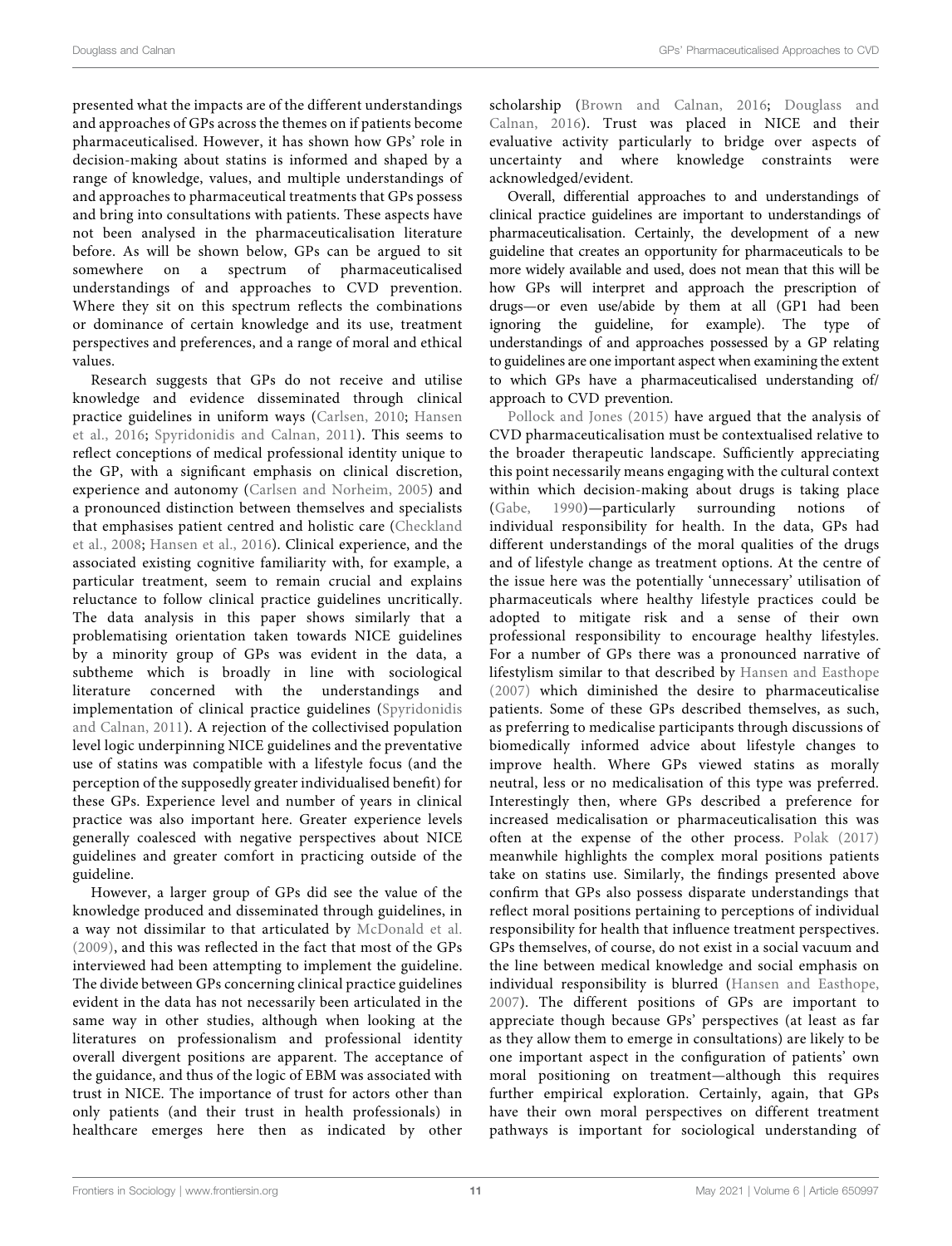pharmaceuticalisation. Whilst guidelines (embodying EBM) are supposedly the neutral dissemination of the best available evidence, GPs' clearly bring a range of perspectives to the decision-making process that may contradict what guidelines recommend. This has not been noted in the pharmaceuticalisation literature before now.

It is also clear that decision-making about statins in the ≥10% risk category is discursively informed by a range of other values that GPs possess and bring into consultations with patients. [Clinch and Benson \(2013\)](#page-12-39) show how GPs attempt to order and present information to patients in ways that related to the specific circumstances of the patient. Similar aspects were found in the data analysed above—for example, as related to individual patient risk level within the broader risk threshold. This data also mirrors older research that has shown that doctors in the context of older guidelines varied in the level of risk that they felt was sufficient to begin interventions to prevent CVD ([Gale et al., 2011\)](#page-12-18). As above, the different values that GPs hold and bring to consultations can contradict clinical practice guidelines, and in this sense, also shape the extent to which their understandings and approaches can be said to be pharmaceuticalised.

# Concluding Comments: A Spectrum of Pharmaceuticalised Understandings and Approaches

Looking across these themes, reflecting the ways in which knowledge, treatment perspectives and moral values were combined and drawn on by individual GPs, GPs arguably exist on a spectrum of how pharmaceuticalised they are in their approach to the primary prevention of CVD. Those on one end of the spectrum can be characterised as the most pharmaceuticalised in their understandings and approaches. These GPs were the most positive and emphasising of the benefits of statins within the ≥10% risk category. GPs towards this end of the spectrum saw the drugs as morally neutral, superior within the therapeutic landscape, and their widening usage the reflection of the best available evidence. These GPs were often also positive about guidelines and EBM more generally. There were no examples in the data of GPs critical of EBM but who viewed statins positively at the 10- 19% risk level. On the other end of the spectrum, however, are those GPs that can be argued to be the least pharmaceuticalised in their approach. Indeed, one GP at the polar extreme was completely ignoring the 10%-19% threshold of risk, reporting that they did not necessarily conduct risk testing or discuss lifestyle changes with patients in this risk category. More generally, GPs at this end of the spectrum often reluctantly discussed with patients' risk in this category, with a very heavy emphasis on making lifestyle changes instead of initiating a statin, and raised ethical (such as 'needlessly' worrying patients) and moral issues. Indeed, statins had the most significant moral baggage for this group of GPs—and emphasis was placed on not using drugs to treat problems of lifestyle. This

group often were also the most emphasising of the importance of individual professional experience/ knowledge and the most critical of EBM (see, for example, extracts from GP17). Distinctive from these GPs are those who are partially pharmaceuticalised in their understanding and approach, but often viewed lifestyle changes as necessary and/or importantly prior to initiating statins. In this regard, GPs in the middle of the spectrum displayed some concern about patients taking a statin without making changes where necessary to lifestyle behaviours on health and moral levels. However, GPs more in the centre of the spectrum often practiced closely to the guideline and also displayed trust in NICE. GPs in the centre of the spectrum were also often younger and/or less experienced professionals. Lesser clinical experience and the greater prominence of EBM within their medical education compared with older colleagues was likely to be important in practice being most clearly guided by the guideline.

It seems likely in a context of continuing trust, albeit conditional trust, in professionals [\(Calnan and Rowe, 2008\)](#page-12-20) and muted consumerist tendencies in CVD prevention [\(Will](#page-13-8) [and Weiner, 2015](#page-13-8)) that disparate professional approaches to and understandings about pharmaceuticalisation will have differential impacts on patient decision-making. Nevertheless, further research is required to establish the precise actualities of the impacts of differential pharmaceuticalised approaches to CVD prevention by GPs, and their positioning on the spectrum, in the configuration of patient understandings and identities relating to CVD prevention and taking statins. Where a patient and a GP hold (initially) distinct perspectives on pharmaceuticalisation it may be of particular analytical interest to establish how important the pharmaceuticalised approach of a GP positioned at the polar ends of the spectrum is in this context and the associated impacts on pharmaceuticalisation.

Overall, the disparate approaches evident in the data analysed suggest that GPs cannot be considered universally and uncritically to be a driving force of CVD pharmaceuticalisation within the ≥10% risk category. The value of this paper is that it provides clear indication of the disparate understandings of and approaches to pharmaceuticalisation displayed by GPs and the array of factors that feature in how they understand statins and report approaching decision-making about statins. This paper fills an important lacuna in knowledge about pharmaceuticalisation as conceptualised by [Williams et al.](#page-13-3) [\(2011\).](#page-13-3) In this regard, this paper has shown how even in the context of clinical practice guidelines recommending widening pharmaceuticalisation, GPs' use of the knowledge embodied by guidelines is not uniform.

# DATA AVAILABILITY STATEMENT

The datasets presented in this article are not readily available because of the need to protect participant anonymity. Requests to access the datasets should be directed to [t.douglass@ulster.ac.uk.](http://t.douglass@ulster.ac.uk)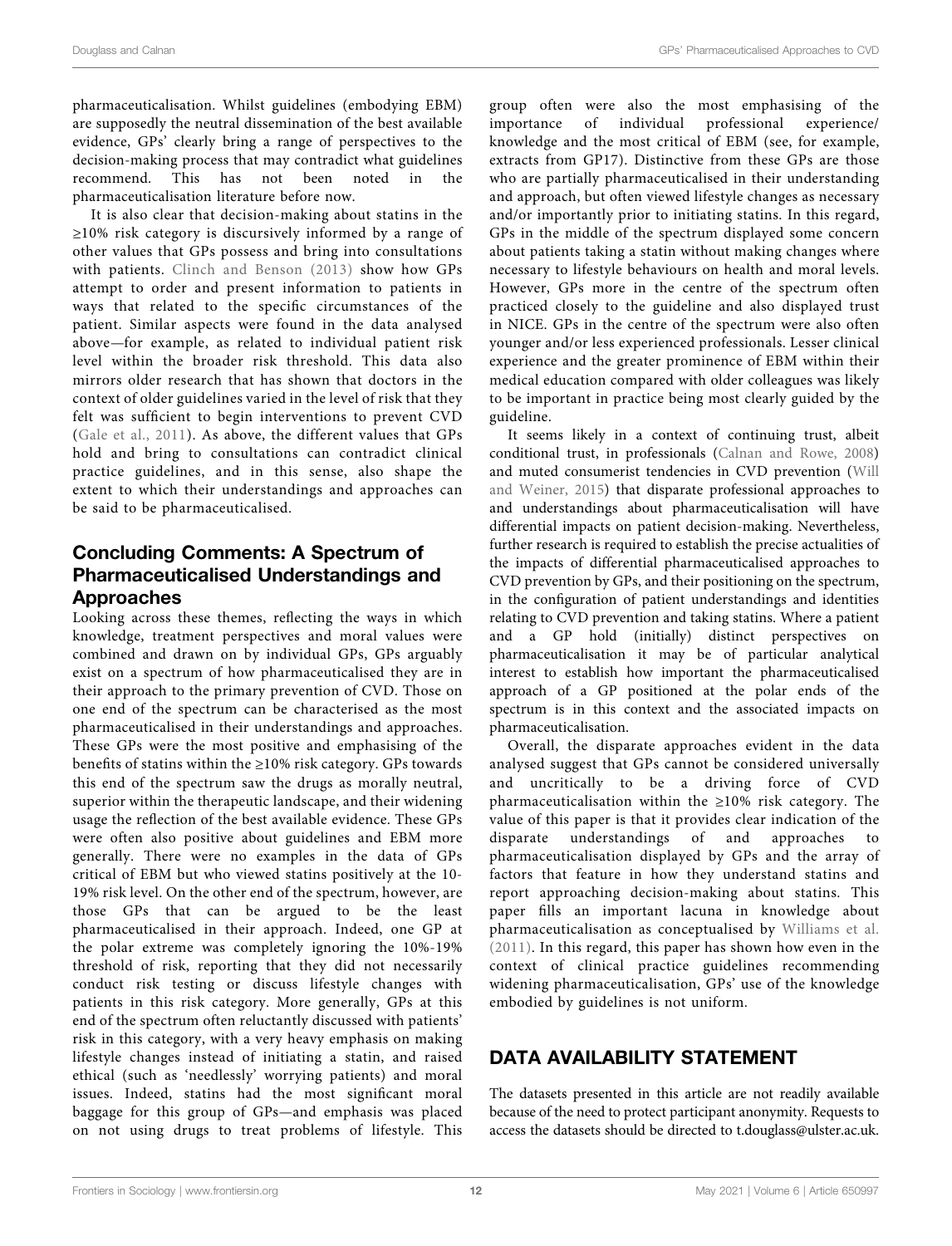## ETHICS STATEMENT

The studies involving human participants were reviewed and approved by SSPSSR, University of Kent REC/NHS Research and Governance. The patients/participants provided their written informed consent to participate in this study.

# **REFERENCES**

- <span id="page-12-2"></span>Abramson, J. D., Rosenberg, H. G., Jewell, N., and Wright, J. M. (2013). Should People at Low Risk of Cardiovascular Disease Take a Statin?. BMJ 347, f6123. doi:[10.1136/bmj.f6123](https://doi.org/10.1136/bmj.f6123)
- <span id="page-12-30"></span>Armstrong, D. (2002). Clinical Autonomy, Individual and Collective: the Problem of Changing Doctors' Behaviour. Soc. Sci. Med. 55 (10), 1771–1777. doi[:10.](https://doi.org/10.1016/s0277-9536(01)00309-4) [1016/s0277-9536\(01\)00309-4](https://doi.org/10.1016/s0277-9536(01)00309-4)
- <span id="page-12-21"></span>Barfoed, B. L., Jarbøl, D. E., Paulsen, M. S., Christensen, P. M., Halvorsen, P. A., Nielsen, J. B., et al. (2015). GPs' Perceptions of Cardiovascular Risk and Views on Patient Compliance: A Qualitative Interview Study. Int. J. Fam. Med. 2015, 1–7. doi:[10.1155/2015/214146](https://doi.org/10.1155/2015/214146)
- <span id="page-12-29"></span>Braun, V., and Clarke, V. (2006). Using Thematic Analysis in Psychology. Qual. Res. Psychol. 3 (2), 77–101. doi[:10.1191/1478088706qp063oa](https://doi.org/10.1191/1478088706qp063oa)
- <span id="page-12-13"></span>Britten, N. (1996). "Lay Views of Drugs and Medicines: Orthodox and Unorthodox Accounts," in Modern Medicine: Lay Perspectives and Experiences. Editors S.J Williams and M. Calnan (London: UCL Press).
- <span id="page-12-36"></span>Brown, P. R., and Calnan, M. W. (2016). Chains of (Dis)trust: Exploring the Underpinnings of Knowledge-Sharing and Quality Care across Mental Health Services. Sociol. Health Illn 38 (2), 286–305. doi:[10.1111/1467-9566.12369](https://doi.org/10.1111/1467-9566.12369)
- <span id="page-12-20"></span><span id="page-12-14"></span>Calnan, M. (1987). Health and Illness: The Lay Perspective. London: Tavistock. Calnan, M., and Rowe, R. (2008). Trust Matters in Healthcare. Glasgow: Open University Press.
- <span id="page-12-33"></span>Carlsen, B., and Norheim, O. F. (2005). Saying No Is No Easy Matter" A Qualitative Study of Competing Concerns in Rationing Decisions in General Practice. BMC Health Serv. Res. 5 (1), 70. doi:[10.1186/1472-6963-5-70](https://doi.org/10.1186/1472-6963-5-70)
- <span id="page-12-31"></span>Carlsen, B. (2010). The Last Frontier? Autonomy, Uncertainty and Standardisation in General Practice. Health Sociol. Rev. 19 (2), 260–272. doi[:10.5172/hesr.2010.](https://doi.org/10.5172/hesr.2010.19.2.260) [19.2.260](https://doi.org/10.5172/hesr.2010.19.2.260)
- <span id="page-12-34"></span>Checkland, K., Harrison, S., McDonald, R., Grant, S., Campbell, S., and Guthrie, B. (2008). Biomedicine, Holism and General Medical Practice: Responses to the 2004 General Practitioner Contract. Sociol. Health Illness 30 (5), 788–803. doi:[10.1111/j.1467-9566.2008.01081.x](https://doi.org/10.1111/j.1467-9566.2008.01081.x)
- <span id="page-12-39"></span>Clinch, M., and Benson, J. (2013). Making Information 'relevant': General Practitioner Judgments and the Production of Patient Involvement. Soc. Sci. Med. 96, 104–111. doi:[10.1016/j.socscimed.2013.07.034](https://doi.org/10.1016/j.socscimed.2013.07.034)
- <span id="page-12-8"></span>Conrad, P. (2007). The Medicalization of Society. Baltimore: Johns Hopkins University Press.
- <span id="page-12-9"></span>Coveney, C., Gabe, J., and Williams, S. (2011). The Sociology of Cognitive Enhancement: Medicalisation and beyond. Health Sociol. Rev. 20 (4), 381–393. doi:[10.5172/hesr.2011.20.4.381](https://doi.org/10.5172/hesr.2011.20.4.381)
- <span id="page-12-28"></span>Coveney, C. M. (2010). Awakening Expectations: Exploring Social and Ethical Issues Surrounding the Medical and Non-medical Uses of Cognition Enhancing Drugs in the UK. Ph.D. Thesis. Nottingham: University of Nottingham.
- <span id="page-12-10"></span>Coveney, C., Williams, S. J., and Gabe, J. (2019). Medicalisation, Pharmaceuticalisation, or Both? Exploring the Medical Management of Sleeplessness as Insomnia. Sociol. Health Illn 41 (2), 266–284. doi:[10.1111/](https://doi.org/10.1111/1467-9566.12820) [1467-9566.12820](https://doi.org/10.1111/1467-9566.12820)
- <span id="page-12-16"></span>Cupit, C., Rankin, J., Armstrong, N., and Martin, G. P. (2020). Overruling Uncertainty about Preventative Medications: the Social Organisation of Healthcare Professionals' Knowledge and Practices. Sociol. Health Illn 42 (Suppl. 1), 114–129. doi[:10.1111/1467-9566.12998](https://doi.org/10.1111/1467-9566.12998)
- <span id="page-12-15"></span>Dew, K., Norris, P., Gabe, J., Chamberlain, K., and Hodgetts, D. (2015). Moral Discourses and Pharmaceuticalised Governance in Households. Soc. Sci. Med. 131, 272–279. doi:[10.1016/j.socscimed.2014.03.006](https://doi.org/10.1016/j.socscimed.2014.03.006)
- <span id="page-12-25"></span>Dingwall, R. (1997). "Accounts, Interviews and Observations," in Context of Method in Qualitative Research. Editors G. Miller and R. Dingwall (London: Sage), 51–65.

## AUTHOR CONTRIBUTIONS

TD conducted the research interviews, led on data analysis and drafted the manuscript. MC assisted with design, assisted with data analysis, contributed to redrafting and editing the literature review, methods and discussion sections.

- <span id="page-12-37"></span>Douglass, T., and Calnan, M. (2016). Trust Matters for Doctors? towards an Agenda for Research. Soc. Theor. Health 14 (4), 393–413. doi[:10.1057/s41285-](https://doi.org/10.1057/s41285-016-0010-5) [016-0010-5](https://doi.org/10.1057/s41285-016-0010-5)
- <span id="page-12-17"></span>Farrimond, H., Saukko, P. M., Qureshi, N., and Evans, P. H. (2010). Making Sense of Being at 'high Risk' of Coronary Heart Disease within Primary Prevention. Psychol. Health 25 (3), 289–304. doi:[10.1080/08870440802499382](https://doi.org/10.1080/08870440802499382)
- <span id="page-12-38"></span>Gabe, J. (1990). Towards a Sociology of Tranquillizer Prescribing. Addiction 85 (1), 41–48. doi:[10.1111/j.1360-0443.1990.tb00622.x](https://doi.org/10.1111/j.1360-0443.1990.tb00622.x)
- <span id="page-12-12"></span>Gabe, J., Williams, S., Martin, P., and Coveney, C. (2015). Pharmaceuticals and Society: Power, Promises and Prospects. Soc. Sci. Med. 131, 193–198. doi[:10.](https://doi.org/10.1016/j.socscimed.2015.02.031) [1016/j.socscimed.2015.02.031](https://doi.org/10.1016/j.socscimed.2015.02.031)
- <span id="page-12-18"></span>Gale, N. K., Greenfield, S., Gill, P., Gutridge, K., and Marshall, T. (2011). Patient and General Practitioner Attitudes to Taking Medication to Prevent Cardiovascular Disease after Receiving Detailed Information on Risks and Benefits of Treatment: a Qualitative Study. BMC Fam. Pract. 12 (1), 59. doi[:10.1186/1471-2296-12-59](https://doi.org/10.1186/1471-2296-12-59)
- <span id="page-12-3"></span>Godlee, F. (2016). Statins: We Need an Independent Review. BMJ 354, i4992. doi[:10.1136/bmj.i4992](https://doi.org/10.1136/bmj.i4992)
- <span id="page-12-23"></span>Green, J., and Thorogood, N. (2004). Qualitative Methods of Health Research. London: Sage.
- <span id="page-12-7"></span>Greenhalgh, T., Howick, J., and Maskrey, N. (2014). Evidence Based Medicine: a Movement in Crisis?. BMJ 348, g3725. doi[:10.1136/bmj.g3725](https://doi.org/10.1136/bmj.g3725)
- <span id="page-12-27"></span>Hammersley, M., and Atkinson, P. (2007). Ethnography: Principles in Practice. 3rd Edition. Oxon: Routledge.
- <span id="page-12-5"></span>Hansen, E., and Easthope, G. (2007). Lifestyle in Medicine. Oxon: Routledge. doi[:10.](https://doi.org/10.4324/9780203002841) [4324/9780203002841](https://doi.org/10.4324/9780203002841)
- <span id="page-12-32"></span>Hansen, E., Walters, J., and Howes, F. (2016). Whole Person Care, Patient-Centred Care and Clinical Practice Guidelines in General Practice. Health Sociol. Rev. 25 (2), 151–170. doi:[10.1080/14461242.2016.1170625](https://doi.org/10.1080/14461242.2016.1170625)
- <span id="page-12-6"></span>Harrison, S., Moran, M., and Wood, B. (2002). Policy Emergence and Policy Convergence: The Case of 'Scientific-Bureaucratic Medicine' in the United States and United Kingdom. The Br. J. Polit. Int. Relat. 4 (1), 1–24. doi[:10.1111/1467-856x.](https://doi.org/10.1111/1467-856x.41068) [41068](https://doi.org/10.1111/1467-856x.41068)
- <span id="page-12-19"></span>Jovanovic, M. (2014). Creating the 'dis-Ease' of High Cholesterol: A Sociology of Diagnosis Reception Analysis. Soc. Sci. Med. 101, 120–128. doi:[10.1016/j.](https://doi.org/10.1016/j.socscimed.2013.11.008) [socscimed.2013.11.008](https://doi.org/10.1016/j.socscimed.2013.11.008)
- <span id="page-12-4"></span>Lexchin, J., Bero, L. A., Djulbegovic, B., and Clark, O. (2003). Pharmaceutical Industry Sponsorship and Research Outcome and Quality: Systematic Review. BMJ 326 (7400), 1167–1170. doi[:10.1136/bmj.326.7400.1167](https://doi.org/10.1136/bmj.326.7400.1167)
- <span id="page-12-22"></span>Manca, T. (2018). "One of the Greatest Medical success Stories:" Physicians and Nurses' Small Stories about Vaccine Knowledge and Anxieties. Soc. Sci. Med. 196, 182–189. doi:[10.1016/j.socscimed.2017.11.027](https://doi.org/10.1016/j.socscimed.2017.11.027)
- <span id="page-12-35"></span>McDonald, R., Checkland, K., Harrison, S., and Coleman, A. (2009). Rethinking Collegiality: Restratification in English General Medical Practice 2004-2008. Soc. Sci. Med. 68 (7), 1199–1205. doi[:10.1016/j.socscimed.2009.01.042](https://doi.org/10.1016/j.socscimed.2009.01.042)
- <span id="page-12-11"></span>Moody, A., and Mindell, J. (2017). Health Survey for England 2016 prescribed medicines. Available at: [http://healthsurvey.hscic.gov.uk/media/63790/HSE2016](http://healthsurvey.hscic.gov.uk/media/63790/HSE2016-pres-med.pdf) [pres-med.pdf](http://healthsurvey.hscic.gov.uk/media/63790/HSE2016-pres-med.pdf)
- <span id="page-12-24"></span>Murphy, E., Dingwall, R., Greatbatch, D., Parker, S., and Watson, P. (1998). Qualitative Research Methods in Health Technology Assessment: a Review of the Literature. Health Tech. Assess. 2 (16), iii–ix. doi[:10.3310/hta2160](https://doi.org/10.3310/hta2160)
- <span id="page-12-26"></span>Murphy, E., and Dingwall, R. (2003). Qualitative Methods and Health Policy Research. New York: Aldine de Gruyter.
- <span id="page-12-1"></span>National Clinical Guideline Centre (NCGC) (2014). Lipid Modification. Available at: [https://www.nice.org.uk/guidance/cg181/evidence/lipid-modi](https://www.nice.org.uk/guidance/cg181/evidence/lipid-modification-update-full-guideline-pdf-243786637)fication-update-full[guideline-pdf-243786637](https://www.nice.org.uk/guidance/cg181/evidence/lipid-modification-update-full-guideline-pdf-243786637)
- <span id="page-12-0"></span>NICE (2014a). [Online] Cardiovascular Disease: Risk Assessment and Reduction, Including Lipid Modification. Available at: [https://www.nice.org.uk/guidance/](https://www.nice.org.uk/guidance/cg181/resources/cardiovascular-disease-risk-assessment-and-reduction-including-lipid-modification-pdf-35109807662293) [cg181/resources/cardiovascular-disease-risk-assessment-and-reduction-including](https://www.nice.org.uk/guidance/cg181/resources/cardiovascular-disease-risk-assessment-and-reduction-including-lipid-modification-pdf-35109807662293)lipid-modifi[cation-pdf-35109807662293](https://www.nice.org.uk/guidance/cg181/resources/cardiovascular-disease-risk-assessment-and-reduction-including-lipid-modification-pdf-35109807662293)